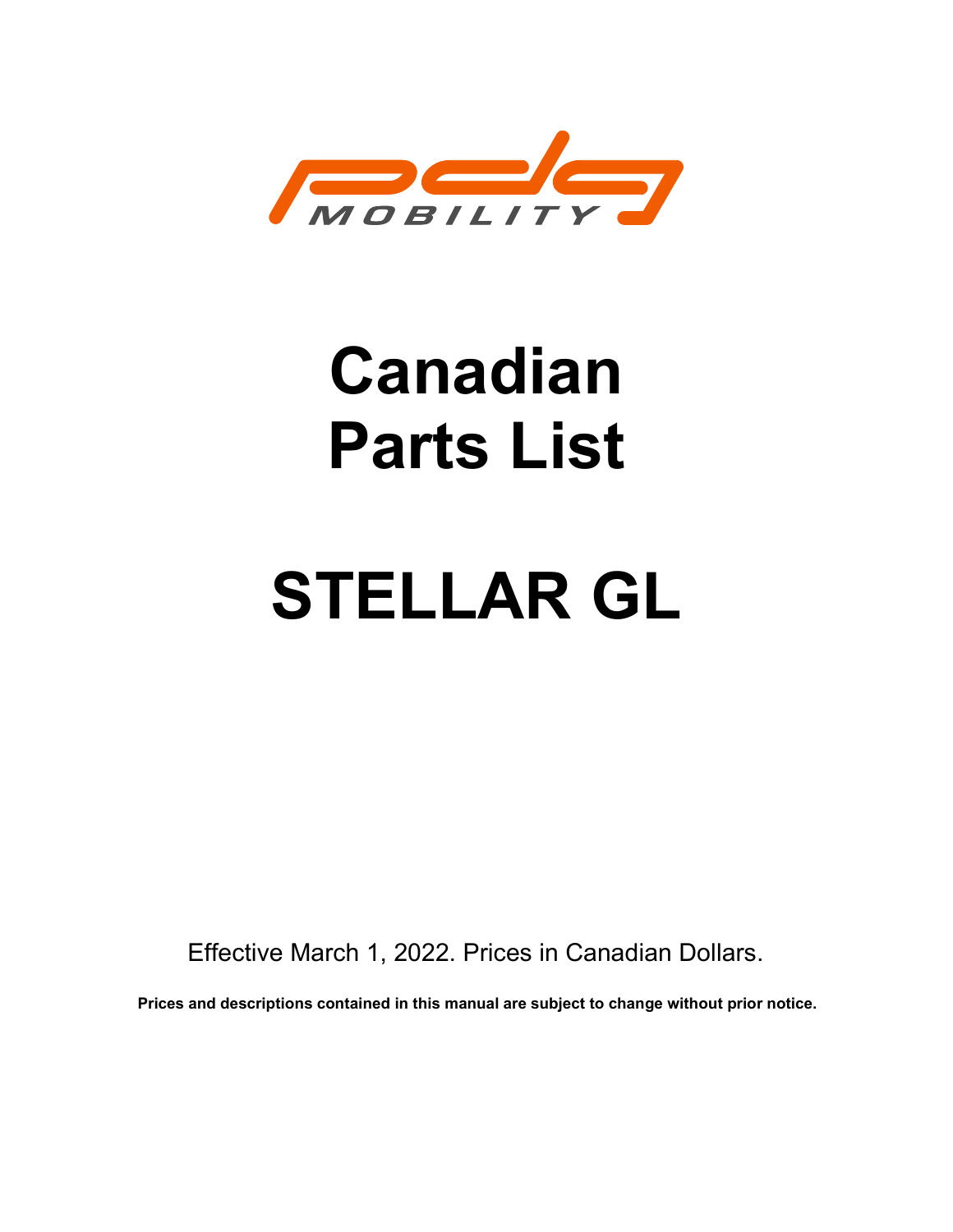# **Stellar GL Frame-Seat Pan**

#### Frame Components (G2)

#### Retail Price

|       | <b>Stellar GL Frame-Seat Pan</b>                           |                     |
|-------|------------------------------------------------------------|---------------------|
|       |                                                            |                     |
|       | <b>Frame Components (G2)</b>                               |                     |
|       |                                                            | <b>Retail Price</b> |
| 19522 | Rear Seat Depth Insert                                     | \$80.00             |
| 19396 | Stellar GL - Sub-Frame - Mounting Plate - R (G2)           | \$24.00             |
| 19395 | Stellar GL - Sub-Frame - Mounting Plate L (G2)             | \$24.00             |
| 19537 | Stellar GL - Sub-Frame - Strut Mount Plate LH - Steel      | \$30.00             |
| 19538 | Stellar GL - Sub-Frame - Strut Mount Plate RH - Steel      | \$30.00             |
| 19398 | Stellar GL - Upper Frame - Pivot Plate - L (G2)            | \$10.00             |
| 19399 | Stellar GL - Upper Frame - Pivot Plate - R (G2)            | \$10.00             |
| 17516 | Stellar GL Sub Frame - Tilt Limiting Sleeve (G2)           | \$7.00              |
| 16817 | Stellar/GL/Leap - LF (Specify Width & Color) (G2)          | \$361.00            |
| 17070 | Sub-Frame Crossbar - Bonded Asm (Specify Width)(G2 Legacy) | \$517.00            |
| 17071 | Upper Frame - Bonded Assembly (Specify Width)(G2)          | \$346.00            |
|       | Seat Pan (G2)                                              |                     |
|       |                                                            | <b>Retail Price</b> |
| 18103 | B/S Seat Pan - 14" (21/ 22" Seat Depth)(G2)                | \$170.00            |
| 18104 | B/S Seat Pan - 15" (21/ 22" Seat Depth)(G2)                | \$170.00            |
| 18105 | B/S Seat Pan - 16" (21/ 22" Seat Depth)(G2)                | \$170.00            |
| 18106 | B/S Seat Pan - 17" (21/ 22" Seat Depth)(G2)                | \$170.00            |
| 18107 | B/S Seat Pan - 18" (21/22" Seat Depth)(G2)                 | \$170.00            |
| 18108 | B/S Seat Pan - 19" (21/ 22" Seat Denth)(G2)                | \$170.00            |

#### Seat Pan (G2)

| 19398 | Stellar GL - Upper Frame - Pivot Plate - L (G2)            | \$10.00             |
|-------|------------------------------------------------------------|---------------------|
| 19399 | Stellar GL - Upper Frame - Pivot Plate - R (G2)            | \$10.00             |
| 17516 | Stellar GL Sub Frame - Tilt Limiting Sleeve (G2)           | \$7.00              |
| 16817 | Stellar/GL/Leap - LF (Specify Width & Color) (G2)          | \$361.00            |
| 17070 | Sub-Frame Crossbar - Bonded Asm (Specify Width)(G2 Legacy) | \$517.00            |
| 17071 | Upper Frame - Bonded Assembly (Specify Width)(G2)          | \$346.00            |
|       |                                                            |                     |
|       | Seat Pan (G2)                                              |                     |
|       |                                                            | <b>Retail Price</b> |
| 18103 | B/S Seat Pan - 14" (21/ 22" Seat Depth)(G2)                | \$170.00            |
| 18104 | B/S Seat Pan - 15" (21/ 22" Seat Depth)(G2)                | \$170.00            |
| 18105 | B/S Seat Pan - 16" (21/ 22" Seat Depth)(G2)                | \$170.00            |
| 18106 | B/S Seat Pan - 17" (21/ 22" Seat Depth)(G2)                | \$170.00            |
| 18107 | B/S Seat Pan - 18" (21/22" Seat Depth)(G2)                 | \$170.00            |
| 18108 | B/S Seat Pan - 19" (21/ 22" Seat Depth)(G2)                | \$170.00            |
| 18109 | B/S Seat Pan - 20" (21/22" Seat Depth)(G2)                 | \$170.00            |
| 18110 | B/S Seat Pan - 21" (21/ 22" Seat Depth)(G2)                | \$170.00            |
| 18111 | B/S Seat Pan - 22" (21/22" Seat Depth)(G2)                 | \$170.00            |
| 18498 | B/S Seat Pan - Glued 12" (G2)                              | \$135.00            |
|       | B/S Seat Pan - Glued 13" (G2)                              | \$135.00            |
| 18499 |                                                            |                     |
| 18500 | B/S Seat Pan - Glued 14" (G2)                              | \$135.00            |
| 18501 | B/S Seat Pan - Glued 15" (G2)                              | \$135.00            |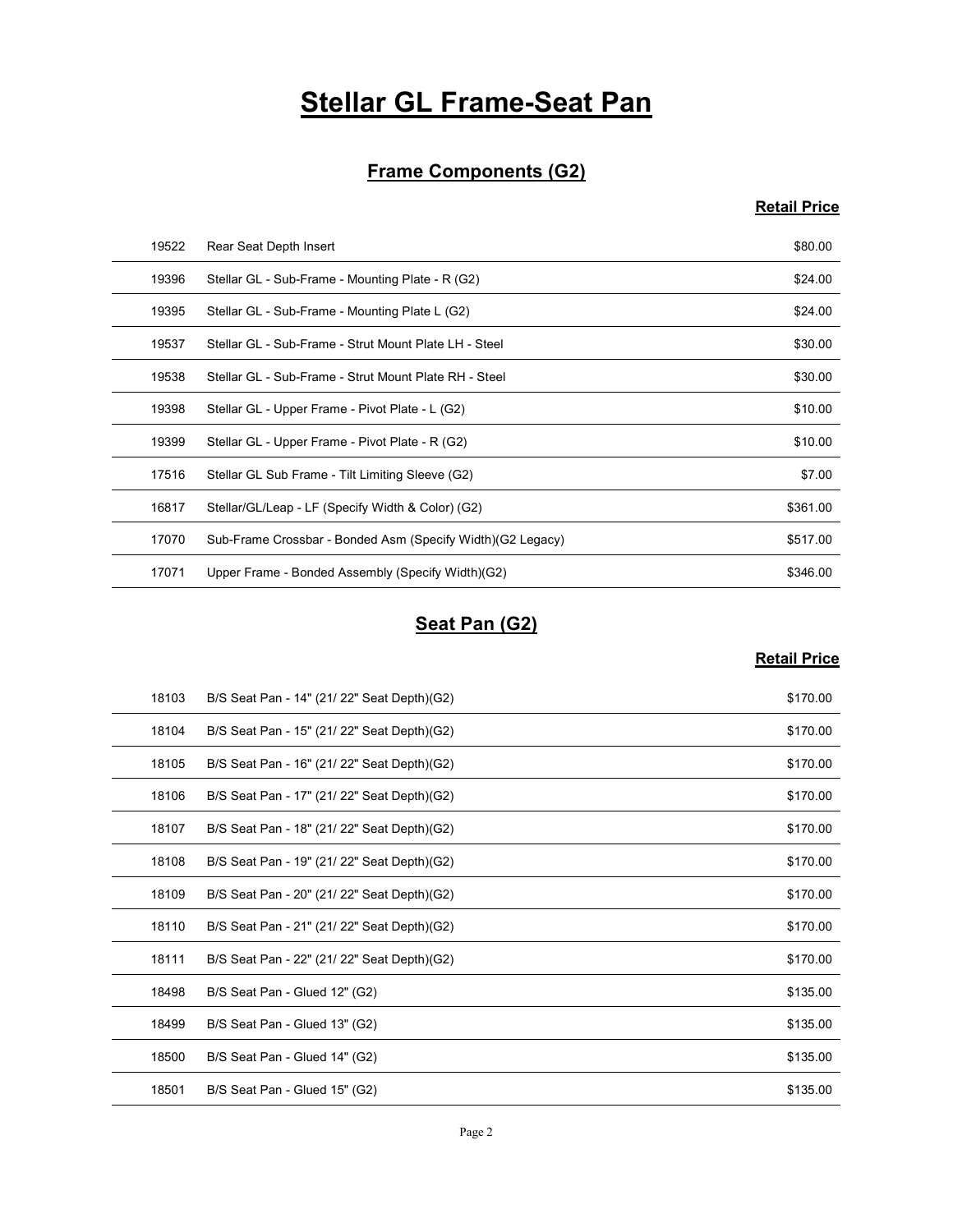| 17949 | B/S Seat Pan - Glued 16" (G2) | \$135.00            |
|-------|-------------------------------|---------------------|
| 18502 | B/S Seat Pan - Glued 17" (G2) | \$135.00            |
| 17950 | B/S Seat Pan - Glued 18" (G2) | \$135.00            |
| 18503 | B/S Seat Pan - Glued 19" (G2) | \$135.00            |
| 17951 | B/S Seat Pan - Glued 20" (G2) | \$135.00            |
|       | B/S Seat Pan - Glued 21" (G2) | \$135.00            |
| 18504 |                               |                     |
| 18505 | B/S Seat Pan - Glued 22" (G2) | \$135.00            |
|       | <b>TTDS</b>                   |                     |
|       |                               | <b>Retail Price</b> |

#### **TTDS**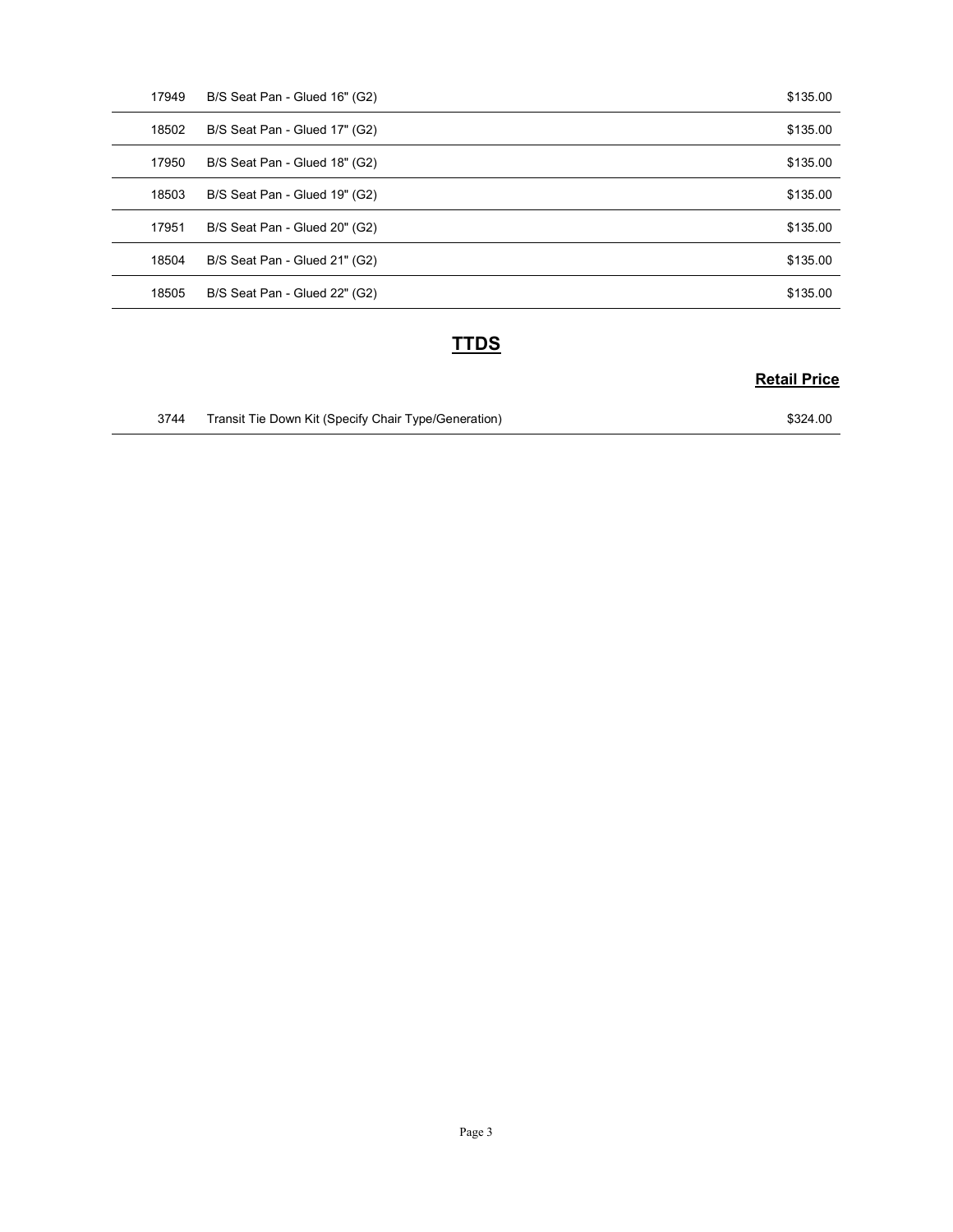## Stellar GL Back Posts

#### A/H Adjustable Pushbar

#### Retail Price

| <b>Stellar GL Back Posts</b>                                  |                     |  |
|---------------------------------------------------------------|---------------------|--|
| <b>A/H Adjustable Pushbar</b>                                 |                     |  |
|                                                               | <b>Retail Price</b> |  |
| B/S Back Assy - AA Push bar (22"h)(Specify width)(Prev. 25"H) | \$384.00            |  |
| B/S Back Assy - AA Push bar (25"h)(Specify width)(Prev 31"H)  | \$384.00            |  |
| <b>Backpost Components</b>                                    |                     |  |
|                                                               |                     |  |
|                                                               |                     |  |

#### Backpost Components

#### Retail Price

|       | <b>Stellar GL Back Posts</b>                                  |                     |
|-------|---------------------------------------------------------------|---------------------|
|       | <b>A/H Adjustable Pushbar</b>                                 |                     |
|       |                                                               | <b>Retail Price</b> |
| 2724  | B/S Back Assy - AA Push bar (22"h)(Specify width)(Prev. 25"H) | \$384.00            |
| 16897 | B/S Back Assy - AA Push bar (25"h)(Specify width)(Prev 31"H)  | \$384.00            |
|       | <b>Backpost Components</b>                                    |                     |
|       |                                                               | <b>Retail Price</b> |
| 4061  | Angle Adjustable Locking Hinge Joint                          | \$42.00             |
| 5247  | <b>B/S Fold Down Bracket</b>                                  | \$59.00             |
| 15224 | DRB Assy - PDG B/S - Pair (Supply Width)(New backpost req'd)  | \$3,991.00          |
| 1512  | Foam grips (8" Long)                                          | \$10.00             |
|       | <b>Cane Backpost</b>                                          |                     |
|       |                                                               | <b>Retail Price</b> |
| 6582  | B/S Back Cane style 14"-18" (Reg 22"h)(Prev. 25"H)            | \$207.00            |
| 6894  | B/S Back Cane Style 14"-18" (Tall 25"h)(Prev 31"H)            | \$207.00            |
| 6893  | B/S Back Cane Style 19"-22" (Reg 22"h)(Prev. 25"H)            | \$207.00            |
| 6583  | B/S Back Cane style 19"-22" (Tall 25"h)(Prev. 31"H)           | \$207.00            |
|       | <b>Pushbar Backpost 22"</b>                                   |                     |
|       |                                                               | <b>Retail Price</b> |

#### Cane Backpost

#### Retail Price

| 15224 | DRB Assy - PDG B/S - Pair (Supply Width)(New backpost req'd) | \$3,991.00          |
|-------|--------------------------------------------------------------|---------------------|
| 1512  | Foam grips (8" Long)                                         | \$10.00             |
|       | <b>Cane Backpost</b>                                         |                     |
|       |                                                              | <b>Retail Price</b> |
| 6582  | B/S Back Cane style 14"-18" (Reg 22"h)(Prev. 25"H)           | \$207.00            |
| 6894  | B/S Back Cane Style 14"-18" (Tall 25"h)(Prev 31"H)           | \$207.00            |
| 6893  | B/S Back Cane Style 19"-22" (Reg 22"h)(Prev. 25"H)           | \$207.00            |
| 6583  | B/S Back Cane style 19"-22" (Tall 25"h)(Prev. 31"H)          | \$207.00            |
|       | <b>Pushbar Backpost 22"</b>                                  |                     |
|       |                                                              | <b>Retail Price</b> |
| 17882 | B/S Push Bar 8° Bend Backpost 22" H x 14" W (Prev. 25"H)     | \$165.00            |
| 17883 | B/S Push Bar 8° Bend Backpost 22" H x 15" W (Prev. 25"H)     | \$165.00            |
| 17884 | B/S Push Bar 8° Bend Backpost 22" H x 16" W (Prev. 25"H)     | \$165.00            |
| 17885 | B/S Push Bar 8° Bend Backnost 22" H x 17" W (Prev. 25"H)     | \$16500             |

#### Pushbar Backpost 22"

|       | Foam grips (8" Long)                                     | \$10.00             |
|-------|----------------------------------------------------------|---------------------|
|       | <b>Cane Backpost</b>                                     |                     |
|       |                                                          | <b>Retail Price</b> |
| 6582  | B/S Back Cane style 14"-18" (Reg 22"h)(Prev. 25"H)       | \$207.00            |
| 6894  | B/S Back Cane Style 14"-18" (Tall 25"h)(Prev 31"H)       | \$207.00            |
| 6893  | B/S Back Cane Style 19"-22" (Reg 22"h)(Prev. 25"H)       | \$207.00            |
| 6583  | B/S Back Cane style 19"-22" (Tall 25"h)(Prev. 31"H)      | \$207.00            |
|       | <b>Pushbar Backpost 22"</b>                              |                     |
|       |                                                          | <b>Retail Price</b> |
| 17882 | B/S Push Bar 8° Bend Backpost 22" H x 14" W (Prev. 25"H) | \$165.00            |
| 17883 | B/S Push Bar 8° Bend Backpost 22" H x 15" W (Prev. 25"H) | \$165.00            |
| 17884 | B/S Push Bar 8° Bend Backpost 22" H x 16" W (Prev. 25"H) | \$165.00            |
|       | B/S Push Bar 8° Bend Backpost 22" H x 17" W (Prev. 25"H) | \$165.00            |
| 17885 |                                                          |                     |
| 17886 | B/S Push Bar 8° Bend Backpost 22" H x 18" W (Prev. 25"H) | \$165.00            |
| 17887 | B/S Push Bar 8° Bend Backpost 22" H x 19" W (Prev. 25"H) | \$165.00            |
| 17888 | B/S Push Bar 8° Bend Backpost 22" H x 20" W (Prev. 25"H) | \$165.00            |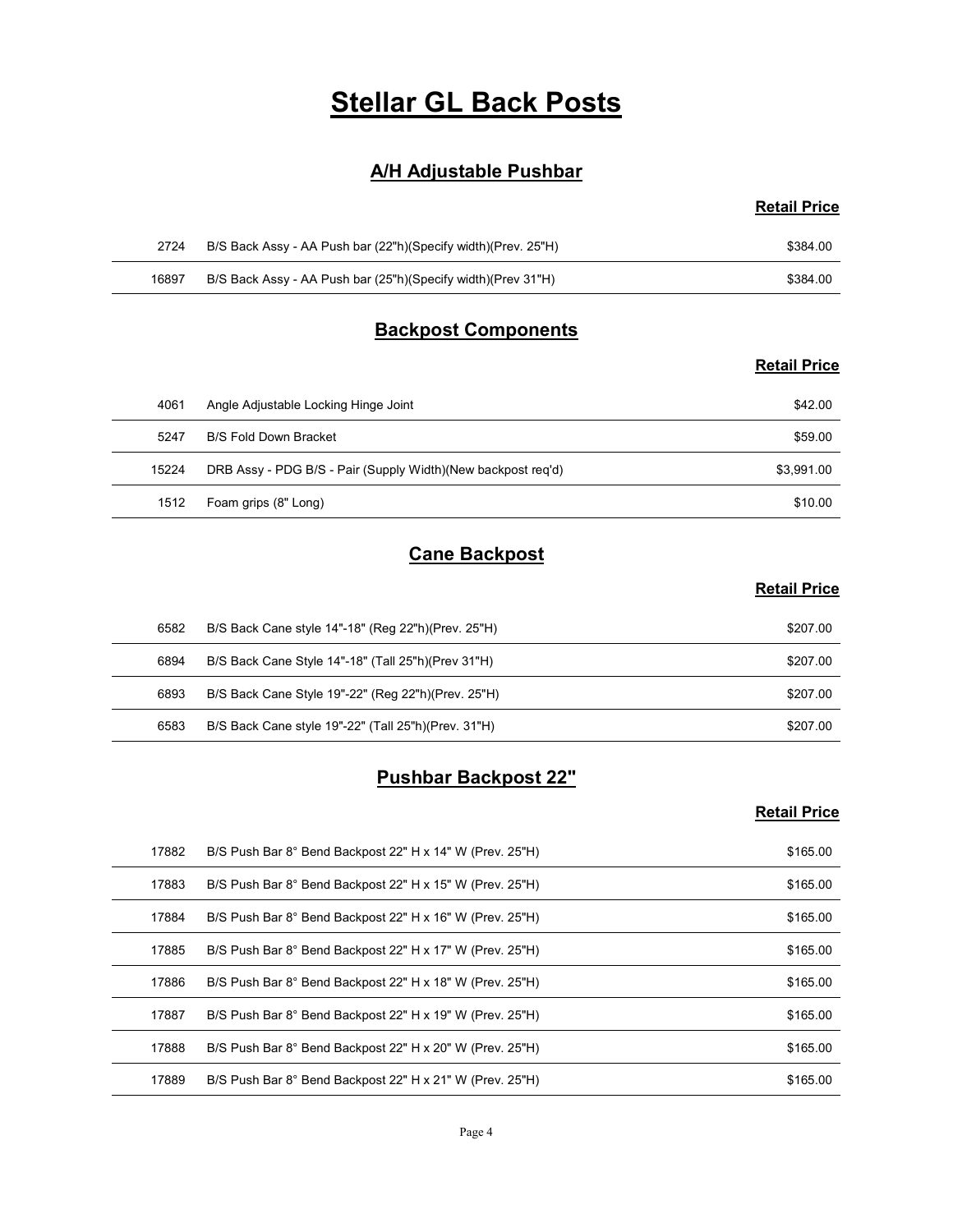| 17890 | B/S Push Bar 8° Bend Backpost 22" H x 22" W (Prev. 25"H) | \$165.00            |
|-------|----------------------------------------------------------|---------------------|
| 17891 | B/S Push Bar 8° Bend Backpost 22" H x 23" W (Prev. 25"H) | \$203.00            |
| 17892 | B/S Push Bar 8° Bend Backpost 22" H x 24" W (Prev. 25"H) | \$203.00            |
| 17893 | B/S Push Bar 8° Bend Backpost 22" H x 25" W (Prev. 25"H) | \$203.00            |
| 17894 | B/S Push Bar 8° Bend Backpost 22" H x 26" W (Prev. 25"H) | \$203.00            |
| 17895 | B/S Push Bar 8° Bend Backpost 22" H x 27" W (Prev. 25"H) | \$203.00            |
| 17896 | B/S Push Bar 8° Bend Backpost 22" H x 28" W (Prev. 25"H) | \$203.00            |
| 17897 | B/S Push Bar 8° Bend Backpost 22" H x 29" W (Prev. 25"H) | \$203.00            |
| 17898 | B/S Push Bar 8° Bend Backpost 22" H x 30" W (Prev. 25"H) | \$203.00            |
| 17899 | B/S Push Bar 8° Bend Backpost 22" H x 31" W (Prev. 25"H) | \$203.00            |
| 17900 | B/S Push Bar 8° Bend Backpost 22" H x 32" W (Prev. 25"H) | \$203.00            |
|       | <b>Pushbar Backpost 25"</b>                              |                     |
|       |                                                          | <b>Retail Price</b> |
| 17901 | B/S Push Bar 8° Bend Backpost 25" H x 14" W (Prev. 31"H) | \$173.00            |
| 18290 | B/S Push Bar 8° Bend Backpost 25" H x 15" W (Prev. 31"H) | \$173.00            |
| 18291 | B/S Push Bar 8° Bend Backpost 25" H x 16" W (Prev. 31"H) | \$173.00            |
| 18292 | B/S Push Bar 8° Bend Backpost 25" H x 17" W (Prev. 31"H) | \$173.00            |
| 18293 | B/S Push Bar 8° Bend Backpost 25" H x 18" W (Prev. 31"H) | \$173.00            |
|       |                                                          |                     |

#### Pushbar Backpost 25"

| 17895 | B/S Push Bar 8° Bend Backpost 22" H x 27" W (Prev. 25"H) | \$203.00            |
|-------|----------------------------------------------------------|---------------------|
| 17896 | B/S Push Bar 8° Bend Backpost 22" H x 28" W (Prev. 25"H) | \$203.00            |
| 17897 | B/S Push Bar 8° Bend Backpost 22" H x 29" W (Prev. 25"H) | \$203.00            |
| 17898 | B/S Push Bar 8° Bend Backpost 22" H x 30" W (Prev. 25"H) | \$203.00            |
| 17899 | B/S Push Bar 8° Bend Backpost 22" H x 31" W (Prev. 25"H) | \$203.00            |
| 17900 | B/S Push Bar 8° Bend Backpost 22" H x 32" W (Prev. 25"H) | \$203.00            |
|       |                                                          |                     |
|       | <b>Pushbar Backpost 25"</b>                              |                     |
|       |                                                          | <b>Retail Price</b> |
| 17901 | B/S Push Bar 8° Bend Backpost 25" H x 14" W (Prev. 31"H) | \$173.00            |
| 18290 | B/S Push Bar 8° Bend Backpost 25" H x 15" W (Prev. 31"H) | \$173.00            |
| 18291 | B/S Push Bar 8° Bend Backpost 25" H x 16" W (Prev. 31"H) | \$173.00            |
| 18292 | B/S Push Bar 8° Bend Backpost 25" H x 17" W (Prev. 31"H) | \$173.00            |
| 18293 | B/S Push Bar 8° Bend Backpost 25" H x 18" W (Prev. 31"H) | \$173.00            |
| 18294 | B/S Push Bar 8° Bend Backpost 25" H x 19" W (Prev. 31"H) | \$173.00            |
| 18295 | B/S Push Bar 8° Bend Backpost 25" H x 20" W (Prev. 31"H) | \$173.00            |
| 18296 | B/S Push Bar 8° Bend Backpost 25" H x 21" W (Prev. 31"H) | \$173.00            |
| 18297 | B/S Push Bar 8° Bend Backpost 25" H x 22" W (Prev. 31"H) | \$173.00            |
| 18298 | B/S Push Bar 8° Bend Backpost 25" H x 23" W (Prev. 31"H) | \$211.00            |
| 18299 | B/S Push Bar 8° Bend Backpost 25" H x 24" W (Prev. 31"H) | \$211.00            |
| 18300 | B/S Push Bar 8° Bend Backpost 25" H x 25" W (Prev. 31"H) | \$211.00            |
| 18301 | B/S Push Bar 8° Bend Backpost 25" H x 26" W (Prev. 31"H) | \$211.00            |
| 18302 | B/S Push Bar 8° Bend Backpost 25" H x 27" W (Prev. 31"H) | \$211.00            |
| 18303 | B/S Push Bar 8° Bend Backpost 25" H x 28" W (Prev. 31"H) | \$211.00            |
| 18304 | B/S Push Bar 8° Bend Backpost 25" H x 29" W (Prev. 31"H) | \$211.00            |
| 18305 | B/S Push Bar 8° Bend Backpost 25" H x 30" W (Prev. 31"H) | \$211.00            |
|       |                                                          |                     |
|       | Page 5                                                   |                     |
|       |                                                          |                     |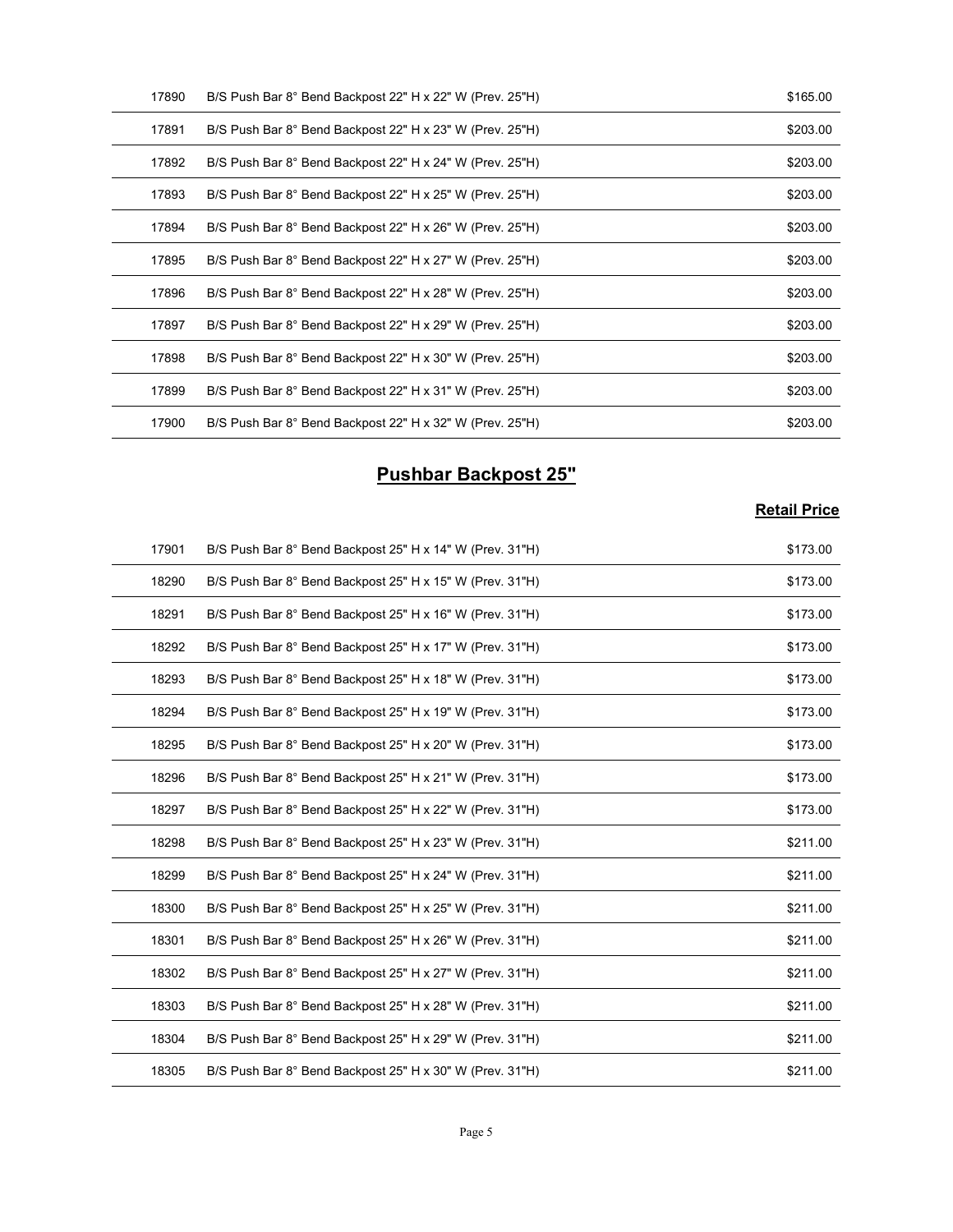| 18306 | B/S Push Bar 8° Bend Backpost 25" H x 31" W (Prev. 31"H) | \$211.00            |
|-------|----------------------------------------------------------|---------------------|
| 18307 | B/S Push Bar 8° Bend Backpost 25" H x 32" W (Prev. 31"H) | \$211.00            |
|       | <b>Reclining Back</b>                                    |                     |
|       |                                                          | <b>Retail Price</b> |
| 2722  | B/S Reclining Back Ass'y (Supply Width)                  | \$1,076.00          |

#### Reclining Back

#### Retail Price

| 2722 | B/S Reclining Back Ass'y (Supply Width) | \$1.076.00 |
|------|-----------------------------------------|------------|
| 7301 | Elastic Locking Gas Strut (60-228-250N) | \$99.00    |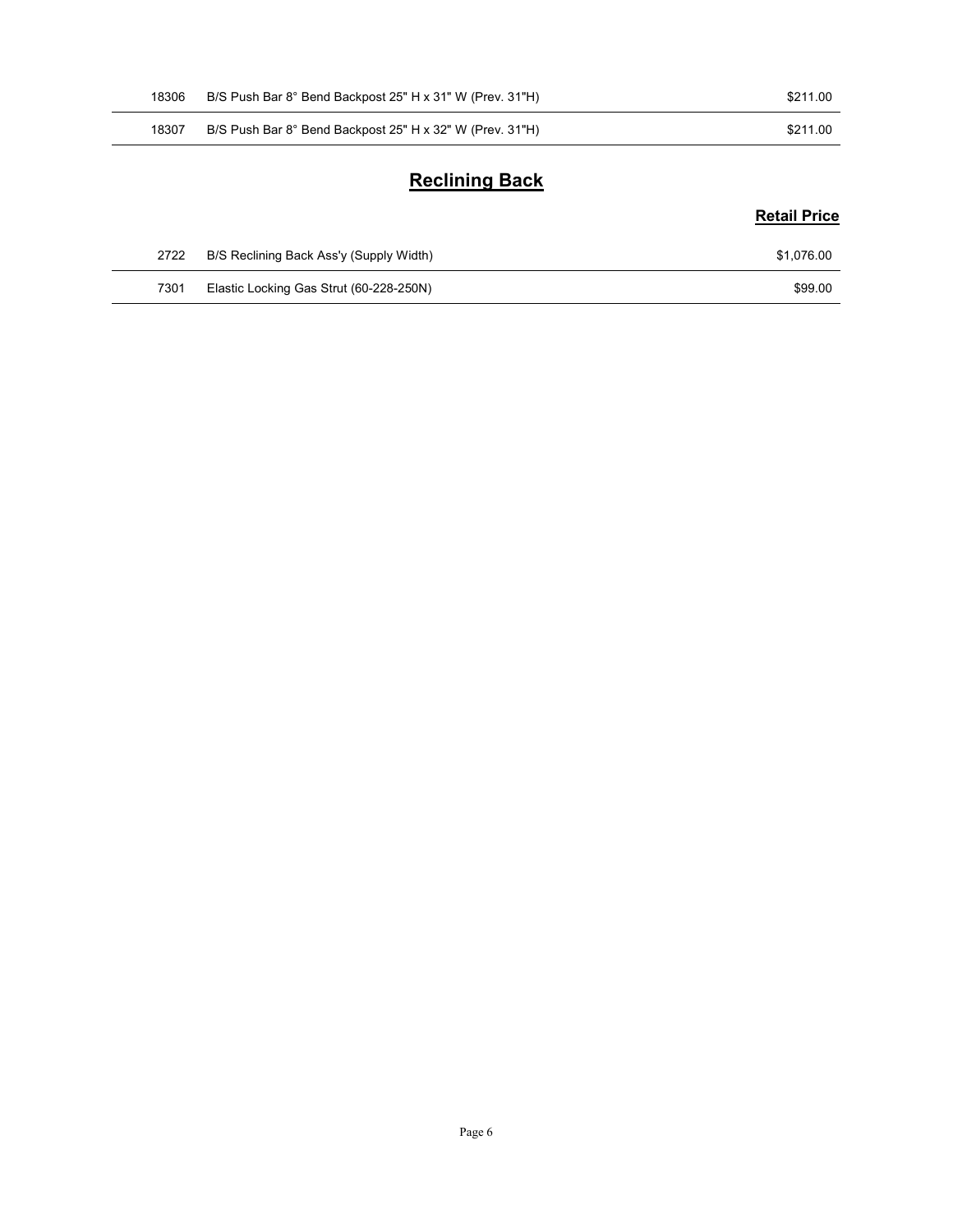# **Stellar GL Back Upholstery**

#### **Standard Upholstery**

|      | <b>Stellar GL Back Upholstery</b> |                     |
|------|-----------------------------------|---------------------|
|      |                                   |                     |
|      | <b>Standard Upholstery</b>        |                     |
|      |                                   | <b>Retail Price</b> |
| 1650 | B/S back upholstery 14" (Reg)     | \$299.00            |
| 1651 | B/S back upholstery 14" (Tall)    | \$299.00            |
| 2579 | B/S back upholstery 15" (Reg)     | \$299.00            |
| 2580 | B/S back upholstery 15" (Tall)    | \$299.00            |
| 1653 | B/S back upholstery 16" (Reg)     | \$301.00            |
| 1654 | B/S back upholstery 16" (Tall)    | \$299.00            |
| 2581 | B/S back upholstery 17" (Reg)     | \$299.00            |
| 2582 | B/S back upholstery 17" (Tall)    | \$299.00            |
| 1656 | B/S back upholstery 18" (Reg)     | \$299.00            |
| 1657 | B/S back upholstery 18" (Tall)    | \$299.00            |
| 2583 | B/S back upholstery 19" (Reg)     | \$299.00            |
| 2584 | B/S back upholstery 19" (Tall)    | \$301.00            |
| 1659 | B/S back upholstery 20" (Reg)     | \$301.00            |
| 1660 | B/S back upholstery 20" (Tall)    | \$299.00            |
| 2585 | B/S back upholstery 21" (Reg)     | \$299.00            |
| 2586 | B/S back upholstery 21" (Tall)    | \$299.00            |
| 1662 | B/S back upholstery 22" (Reg)     | \$299.00            |
| 1663 | B/S back upholstery 22" (Tall)    | \$299.00            |
| 4465 | B/S back upholstery 23" (Reg)     | \$320.00            |
| 4471 | B/S back upholstery 23" (Tall)    | \$320.00            |
| 4466 | B/S back upholstery 24" (Reg)     | \$320.00            |
| 4472 | B/S back upholstery 24" (Tall)    | \$320.00            |
| 4467 | B/S back upholstery 25" (Reg)     | \$295.00            |
| 4473 | B/S back upholstery 25" (Tall)    | \$320.00            |
| 4468 | B/S back upholstery 26" (Reg)     | \$320.00            |
| 4474 | B/S back upholstery 26" (Tall)    | \$320.00            |
|      | B/S back upholstery 27" (Reg)     | \$320.00            |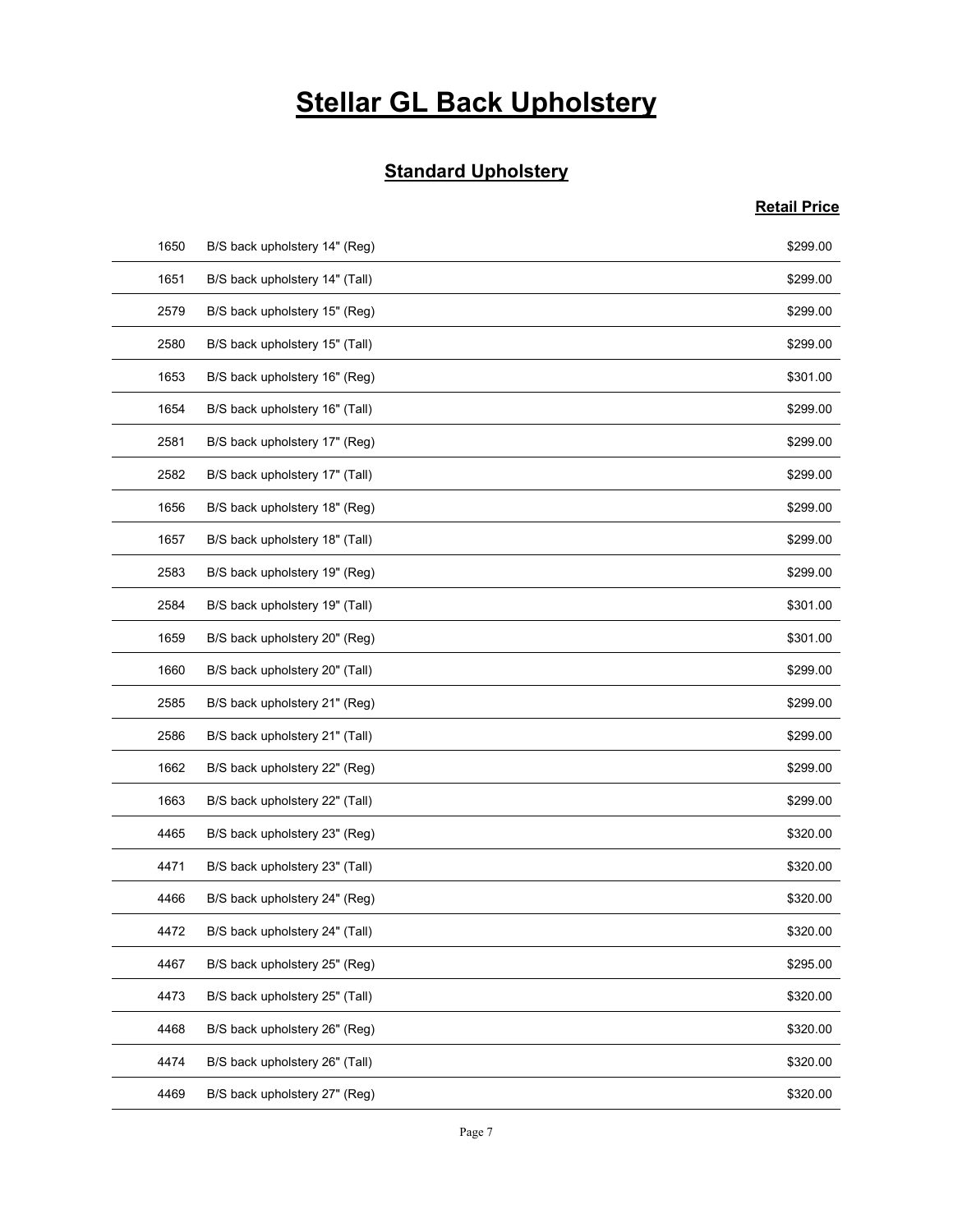| 4475  | B/S back upholstery 27" (Tall) |  | \$320.00 |
|-------|--------------------------------|--|----------|
| 4470  | B/S back upholstery 28" (Reg)  |  | \$320.00 |
| 4476  | B/S back upholstery 28" (Tall) |  | \$320.00 |
| 19683 | B/S back upholstery 30" (Tall) |  | \$320.00 |
|       |                                |  |          |
|       |                                |  |          |
|       |                                |  |          |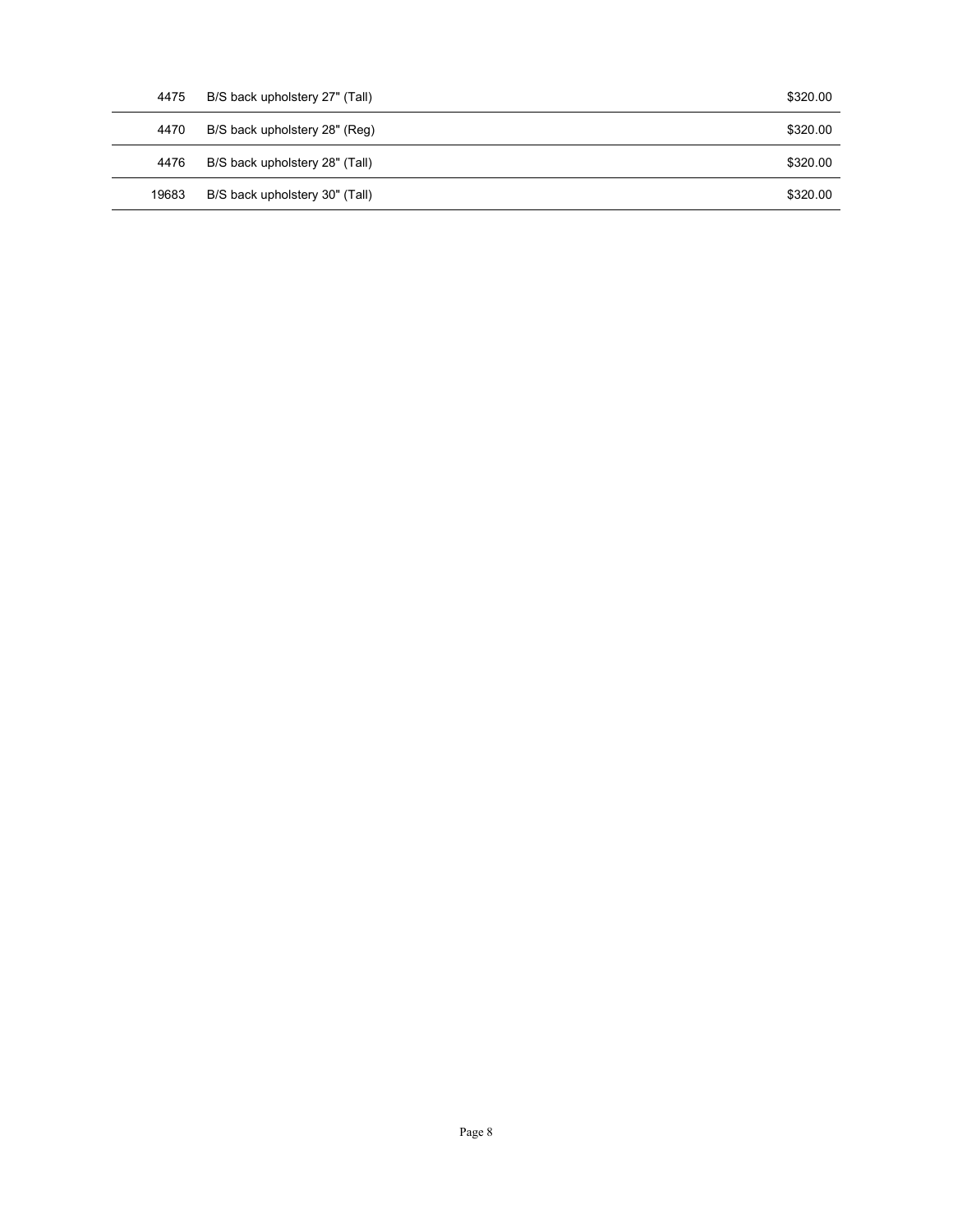# Stellar GL Armrests

#### Arm Components

#### Retail Price

|       | <b>Stellar GL Armrests</b>                                            |                     |
|-------|-----------------------------------------------------------------------|---------------------|
|       |                                                                       |                     |
|       | <b>Arm Components</b>                                                 |                     |
|       |                                                                       | <b>Retail Price</b> |
| 18098 | Arm Receiver - Dual Post - Fine Text Black - L                        | \$59.00             |
| 18099 | Arm Receiver - Dual Post - Fine Text Black - R                        | \$59.00             |
| 18886 | Armrest Extension - 3"                                                | \$19.00             |
| 3991  | Armrest Latch Assy (Includes mounting hardware)                       | \$24.00             |
| 3322  | Dual Post Armrest expansion widening bracket - L                      | \$254.00            |
| 3325  | Dual Post Armrest expansion widening bracket - R                      | \$254.00            |
| 1502  | Snap button (single button) 0.25"OD x 0.5"-1.25" Tube ID - Black Zinc | \$4.00              |
| 19681 | T-Style Armrest - Arm Tube - Desk Length (TS2)                        | \$17.00             |
| 19680 | T-Style Armrest - Arm Tube - Full Length (TS2)                        | \$20.00             |
| 18993 | T-Style Armrest - Clothing Guard (TS2)                                | \$59.00             |
| 19587 | T-Style Armrest Receiver Assembly (TS2)                               | \$34.00             |
|       | <b>Arm Pads</b>                                                       |                     |
|       |                                                                       | <b>Retail Price</b> |
| 11406 | Armpad - 3" wide Desk Length 3" x 10" (EA)                            | \$137.00            |
| 11407 | Armpad - 3" wide Full Length 3" x 12" (EA)                            | \$137.00            |
| 14215 | Armpad - Contour Arm Trough w/Hand Pad (EA)                           | \$157.00            |
| 4120  | Armpad - Full Length for Flip Up Arms (EA)                            | \$39.00             |
| 5102  | Armpad - Gel 2" x 12" (PR)                                            | \$189.00            |
| 5101  | Armnad - Gel 3 5" x 12" (PR)                                          | \$203.00            |

#### Arm Pads

| 3325  | Dual Post Armrest expansion widening bracket - R                      | \$254.00            |
|-------|-----------------------------------------------------------------------|---------------------|
| 1502  | Snap button (single button) 0.25"OD x 0.5"-1.25" Tube ID - Black Zinc | \$4.00              |
| 19681 | T-Style Armrest - Arm Tube - Desk Length (TS2)                        | \$17.00             |
| 19680 | T-Style Armrest - Arm Tube - Full Length (TS2)                        | \$20.00             |
| 18993 | T-Style Armrest - Clothing Guard (TS2)                                | \$59.00             |
| 19587 | T-Style Armrest Receiver Assembly (TS2)                               | \$34.00             |
|       |                                                                       |                     |
|       | <b>Arm Pads</b>                                                       |                     |
|       |                                                                       | <b>Retail Price</b> |
| 11406 | Armpad - 3" wide Desk Length 3" x 10" (EA)                            | \$137.00            |
| 11407 | Armpad - 3" wide Full Length 3" x 12" (EA)                            | \$137.00            |
| 14215 | Armpad - Contour Arm Trough w/Hand Pad (EA)                           | \$157.00            |
| 4120  | Armpad - Full Length for Flip Up Arms (EA)                            | \$39.00             |
| 5102  | Armpad - Gel 2" x 12" (PR)                                            | \$189.00            |
| 5101  | Armpad - Gel 3.5" x 12" (PR)                                          | \$203.00            |
| 19664 | Armpad - Standard Desk Length 2" x 9.5" (EA)                          | \$22.00             |
| 13812 | Armpad - Standard Full Length 2" x 14" (EA)                           | \$33.00             |
| 6240  | Armpad - Waterfall Desk Length (EA)                                   | \$67.00             |
| 6239  | Armpad - Waterfall Full Length (EA)                                   | \$81.00             |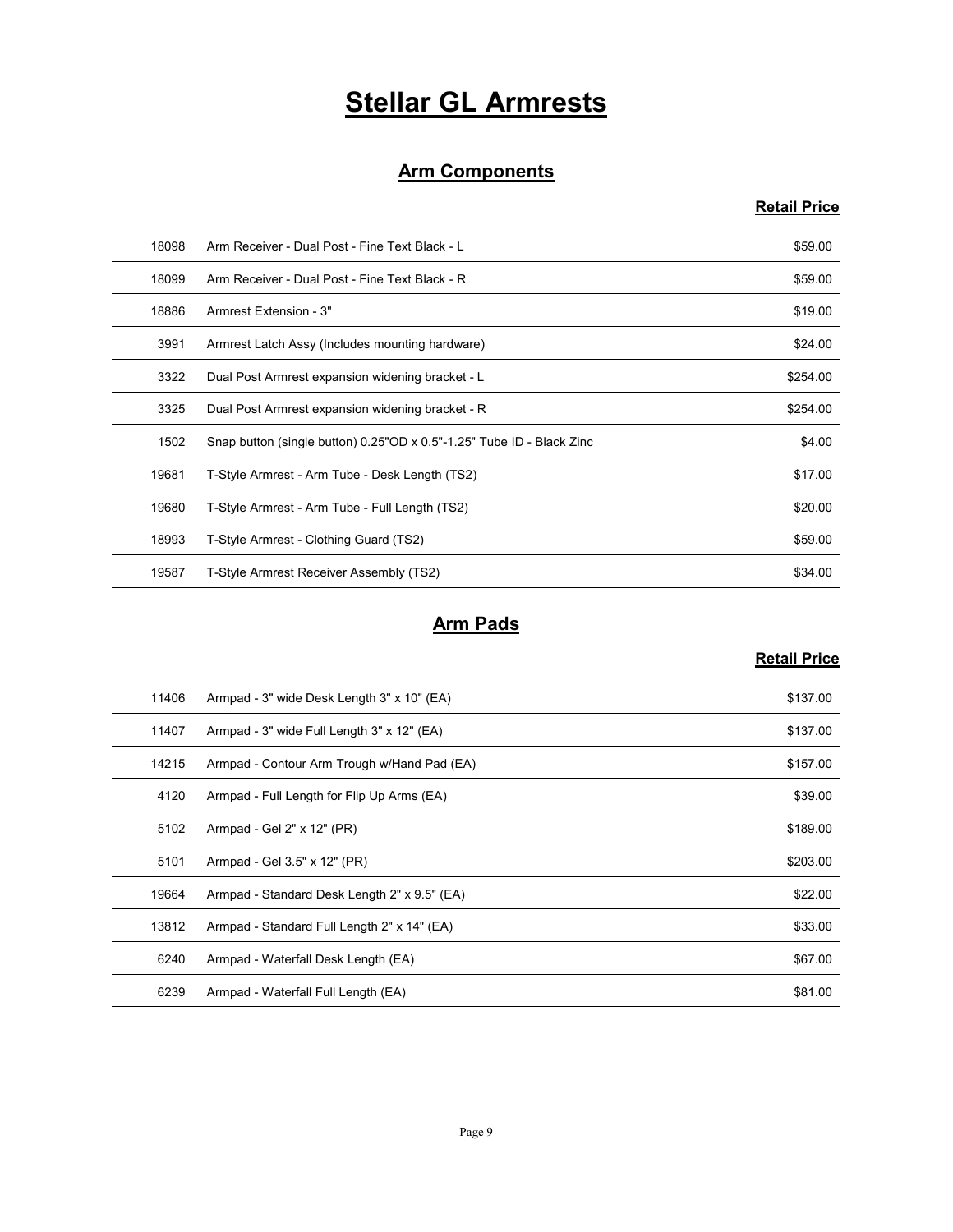#### Dual Post Arm Assemby

# Retail Price

|      | <b>Dual Post Arm Assemby</b>                                |                     |
|------|-------------------------------------------------------------|---------------------|
|      |                                                             | <b>Retail Price</b> |
| 6418 | Dual Post Arm Assembly Fixed Height (12")                   | \$47.00             |
| 3141 | Dual Post Arm-Desk Length 10"-14" w/Pad & middle ASS'Y (PR) | \$363.00            |
| 3142 | Dual Post Arm-Desk Length 12"-16" w/Pad & middle ASS'Y (PR) | \$376.00            |
| 6798 | Dual Post Arm-Desk Length 8"-11" w/Pad & middle ASS'Y (PR)  | \$363.00            |
| 3138 | Dual Post Arm-Full Length 10"-14" w/Pad & middle ASS'Y (PR) | \$363.00            |
| 3139 | Dual Post Arm-Full Length 12"-16" w/Pad & middle ASS'Y (PR) | \$376.00            |
| 6797 | Dual Post Arm-Full Length 8"-11" w/Pad & middle ASS'Y (PR)  | \$363.00            |
| 5248 | Dual Post middle arm rest (10"-16")                         | \$64.00             |
| 5666 | Dual Post middle arm rest (8"-11")                          | \$64.00             |
| 5250 | Dual Post upper arm - Desk Length (10-14")                  | \$66.00             |
| 5664 | Dual Post upper arm - Desk Length (12-16")                  | \$74.00             |
| 5667 | Dual Post upper arm - Desk Length (8-11")                   | \$66.00             |
| 5249 | Dual Post upper arm - Full Length (10-14")                  | \$66.00             |
| 5663 | Dual Post upper arm - Full Length (12-16")                  | \$74.00             |
| 5665 | Dual Post upper arm - Full Length (8-11")                   | \$66.00             |
| 3140 | Dual Post-12" Fixed Height w/Pad & middle ASS'Y (PR)        | \$325.00            |
|      | <b>Dual Post Arm Clothing Guard</b>                         |                     |
|      |                                                             | <b>Retail Price</b> |
| 2880 | Dual Post Clothing Guard - 16" Deep - L                     | \$99.00             |
| 2881 | Dual Post Clothing Guard - 16" Deep - R                     | \$99.00             |
| 2882 | Dual Post Clothing Guard - 17" Deep - L                     | \$99.00             |
| 2883 | Dual Post Clothing Guard - 17" Deep - R                     | \$99.00             |
| 2884 | Dual Post Clothing Guard - 18" Deep - L                     | \$101.00            |
| 2885 | Dual Post Clothing Guard - 18" Deep - R                     | \$10100             |

#### Dual Post Arm Clothing Guard

| 5664 | Dual Post upper arm - Desk Length (12-16")           | \$74.00             |
|------|------------------------------------------------------|---------------------|
| 5667 | Dual Post upper arm - Desk Length (8-11")            | \$66.00             |
| 5249 | Dual Post upper arm - Full Length (10-14")           | \$66.00             |
| 5663 | Dual Post upper arm - Full Length (12-16")           | \$74.00             |
| 5665 | Dual Post upper arm - Full Length (8-11")            | \$66.00             |
| 3140 | Dual Post-12" Fixed Height w/Pad & middle ASS'Y (PR) | \$325.00            |
|      | <b>Dual Post Arm Clothing Guard</b>                  | <b>Retail Price</b> |
| 2880 | Dual Post Clothing Guard - 16" Deep - L              | \$99.00             |
| 2881 | Dual Post Clothing Guard - 16" Deep - R              | \$99.00             |
| 2882 | Dual Post Clothing Guard - 17" Deep - L              | \$99.00             |
| 2883 | Dual Post Clothing Guard - 17" Deep - R              | \$99.00             |
| 2884 | Dual Post Clothing Guard - 18" Deep - L              | \$101.00            |
| 2885 | Dual Post Clothing Guard - 18" Deep - R              | \$101.00            |
| 2886 | Dual Post Clothing Guard - 19" Deep - L              | \$99.00             |
| 2887 | Dual Post Clothing Guard - 19" Deep - R              | \$99.00             |
| 2888 | Dual Post Clothing Guard - 20" Deep - L              | \$99.00             |
| 2889 | Dual Post Clothing Guard - 20" Deep - R              | \$99.00             |
|      | Page 10                                              |                     |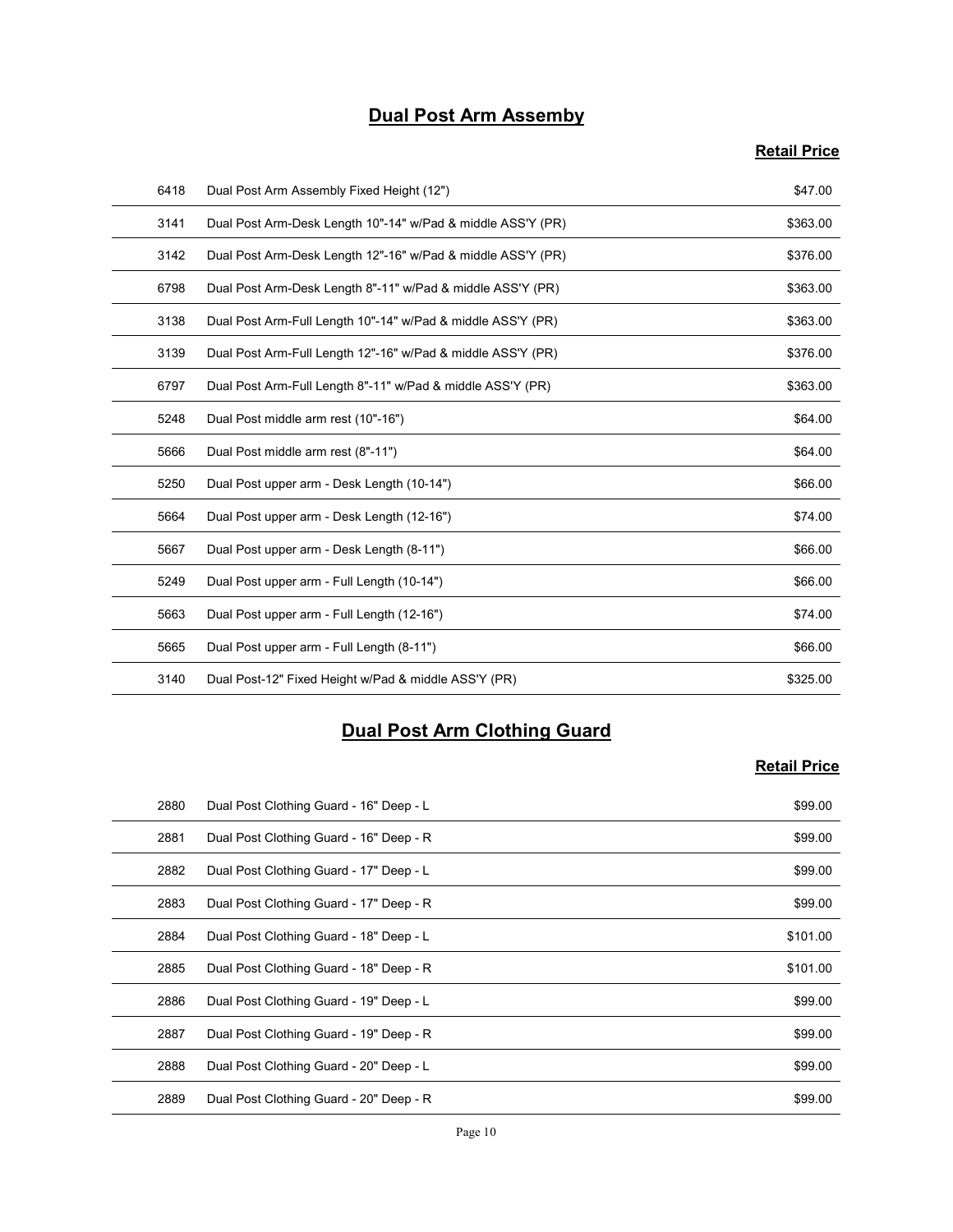#### Flip Up Arm Assembly

|      | <b>Flip Up Arm Assembly</b>               |                     |
|------|-------------------------------------------|---------------------|
|      |                                           | <b>Retail Price</b> |
| 6925 | Flip Up Arm Ass'y w/ Desk Length Pad (PR) | \$299.00            |
| 1854 | Flip Up Arm Ass'y w/ Full Length Pad (PR) | \$299.00            |
|      | Single Post Arm Assembly 10"-14" (TS2)    |                     |
|      |                                           |                     |
|      |                                           | <b>Retail Price</b> |

#### Single Post Arm Assembly 10"-14" (TS2)

#### Retail Price

|       | <b>Flip Up Arm Assembly</b>                              |                     |
|-------|----------------------------------------------------------|---------------------|
|       |                                                          | <b>Retail Price</b> |
| 6925  | Flip Up Arm Ass'y w/ Desk Length Pad (PR)                | \$299.00            |
| 1854  | Flip Up Arm Ass'y w/ Full Length Pad (PR)                | \$299.00            |
|       | Single Post Arm Assembly 10"-14" (TS2)                   |                     |
|       |                                                          | <b>Retail Price</b> |
| 19758 | TS2 - T-Style Arm Assy w/Full Length Pad (10-14 TS2) - R | \$192.00            |
| 19765 | T-Style Arm Assy w/2" Gel pad - L (10-14 TS2)            | \$271.00            |
| 19766 | T-Style Arm Assy w/2" Gel pad - R (10-14 TS2)            | \$271.00            |
| 19770 | T-Style Arm Assy w/3" Wide Desk Pad - L (10-14 TS2)      | \$363.00            |
| 19771 | T-Style Arm Assy w/3" Wide Desk Pad - R (10-14 TS2)      | \$363.00            |
| 19772 | T-Style Arm Assy w/3" Wide Full Pad - L (10-14 TS2)      | \$363.00            |
| 19773 | T-Style Arm Assy w/3" Wide Full Pad - R (10-14 TS2)      | \$363.00            |
| 19767 | T-Style Arm Assy w/3.5" Gel pad - L (10-14 TS2)          | \$295.00            |
| 19768 | T-Style Arm Assy w/3.5" Gel pad - R (10-14 TS2)          | \$295.00            |
| 19776 | T-Style Arm Assy w/Desk Length Pad - L (10-14 TS2)       | \$192.00            |
| 19777 | T-Style Arm Assy w/Desk Length Pad - R (10-14 TS2)       | \$192.00            |
| 19757 | T-Style Arm Assy w/Full Length Pad (10-14 TS2) - L       | \$192.00            |
| 19584 | T-Style Arm Post Ass'y (10"-14") - L (TS2)               | \$149.00            |
| 19583 | T-Style Arm Post Ass'y (10"-14") - R (TS2)               | \$149.00            |
|       | <b>Single Post Arm Assembly 8"-11" (TS2)</b>             |                     |
|       |                                                          | <b>Retail Price</b> |
| 19778 | T-Style Arm Assy w/2" Gel pad - L (8-11 TS2)             | \$271.00            |
| 19779 | T-Style Arm Assy w/2" Gel pad - R (8-11 TS2)             | \$271.00            |
| 19782 | T-Style Arm Assy w/3" Wide Desk Pad - L (8-11 TS2)       | \$363.00            |
| 19783 | T-Style Arm Assy w/3" Wide Desk Pad - R (8-11 TS2)       | \$363.00            |
| 19784 | T-Style Arm Assy w/3" Wide Full Pad - L (8-11 TS2)       | \$363.00            |
| 19785 | T-Style Arm Assy w/3" Wide Full Pad - R (8-11 TS2)       | \$363.00            |

#### Single Post Arm Assembly 8"-11" (TS2)

| 19768 | T-Style Arm Assy w/3.5" Gel pad - R (10-14 TS2)    | \$295.00            |
|-------|----------------------------------------------------|---------------------|
| 19776 | T-Style Arm Assy w/Desk Length Pad - L (10-14 TS2) | \$192.00            |
| 19777 | T-Style Arm Assy w/Desk Length Pad - R (10-14 TS2) | \$192.00            |
| 19757 | T-Style Arm Assy w/Full Length Pad (10-14 TS2) - L | \$192.00            |
| 19584 | T-Style Arm Post Ass'y (10"-14") - L (TS2)         | \$149.00            |
| 19583 | T-Style Arm Post Ass'y (10"-14") - R (TS2)         | \$149.00            |
|       | Single Post Arm Assembly 8"-11" (TS2)              | <b>Retail Price</b> |
| 19778 | T-Style Arm Assy w/2" Gel pad - L (8-11 TS2)       | \$271.00            |
| 19779 | T-Style Arm Assy w/2" Gel pad - R (8-11 TS2)       | \$271.00            |
| 19782 | T-Style Arm Assy w/3" Wide Desk Pad - L (8-11 TS2) | \$363.00            |
| 19783 | T-Style Arm Assy w/3" Wide Desk Pad - R (8-11 TS2) | \$363.00            |
| 19784 | T-Style Arm Assy w/3" Wide Full Pad - L (8-11 TS2) | \$363.00            |
|       |                                                    | \$363.00            |
| 19785 | T-Style Arm Assy w/3" Wide Full Pad - R (8-11 TS2) |                     |
| 19780 | T-Style Arm Assy w/3.5" Gel pad - L (8-11 TS2)     | \$295.00            |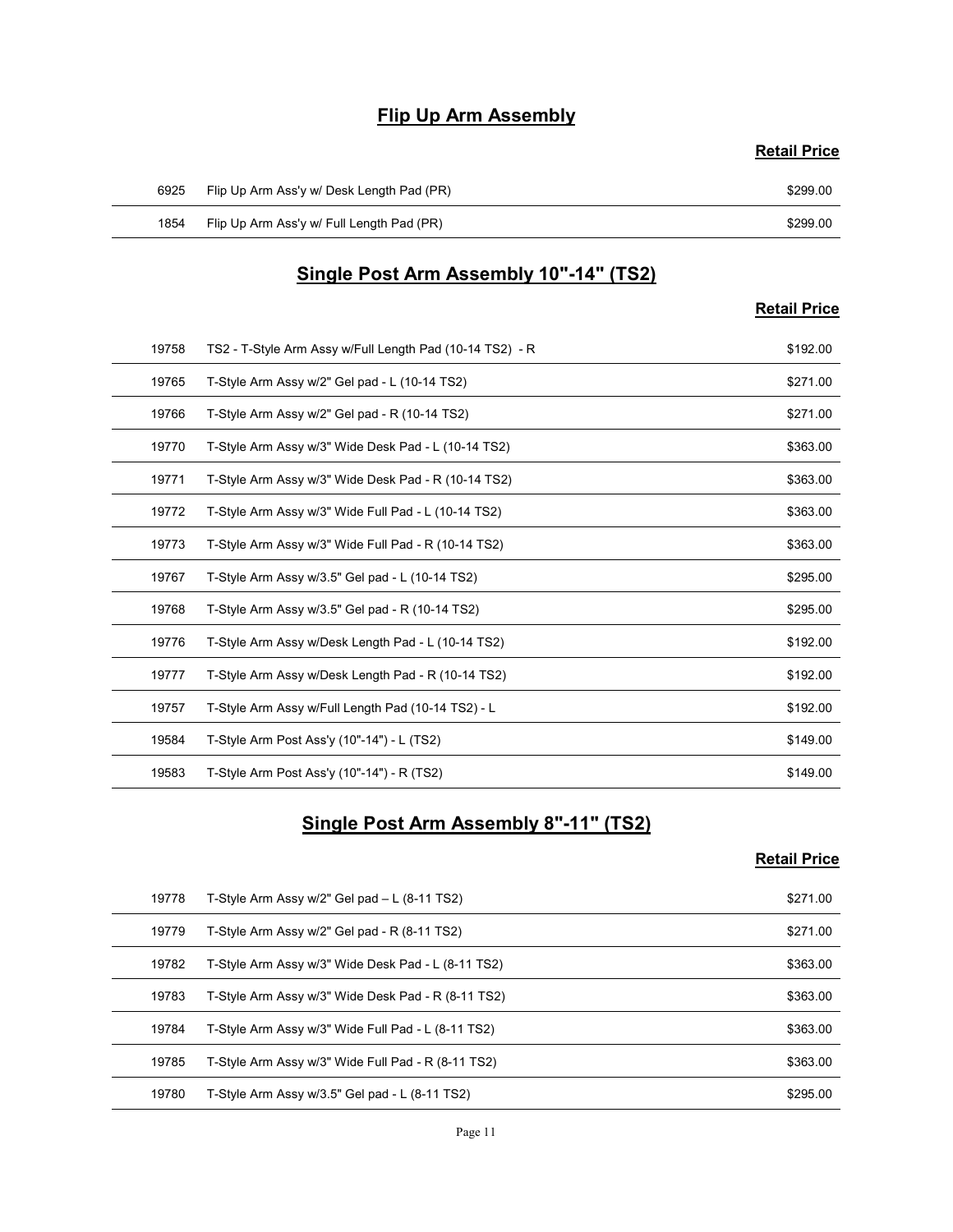| 19781 | T-Style Arm Assy w/3.5" Gel pad - R (8-11 TS2)    | \$295.00 |
|-------|---------------------------------------------------|----------|
| 19788 | T-Style Arm Assy w/Desk Length Pad - L (8-11 TS2) | \$192.00 |
| 19789 | T-Style Arm Assy w/Desk Length Pad - R (8-11 TS2) | \$192.00 |
| 19790 | T-Style Arm Assy w/Full Length Pad - L (8-11 TS2) | \$192.00 |
| 19791 | T-Style Arm Assy w/Full Length Pad - R (8-11 TS2) | \$192.00 |
| 19586 | T-Style Arm Post Ass'y (8"-11") - L (TS2)         | \$149.00 |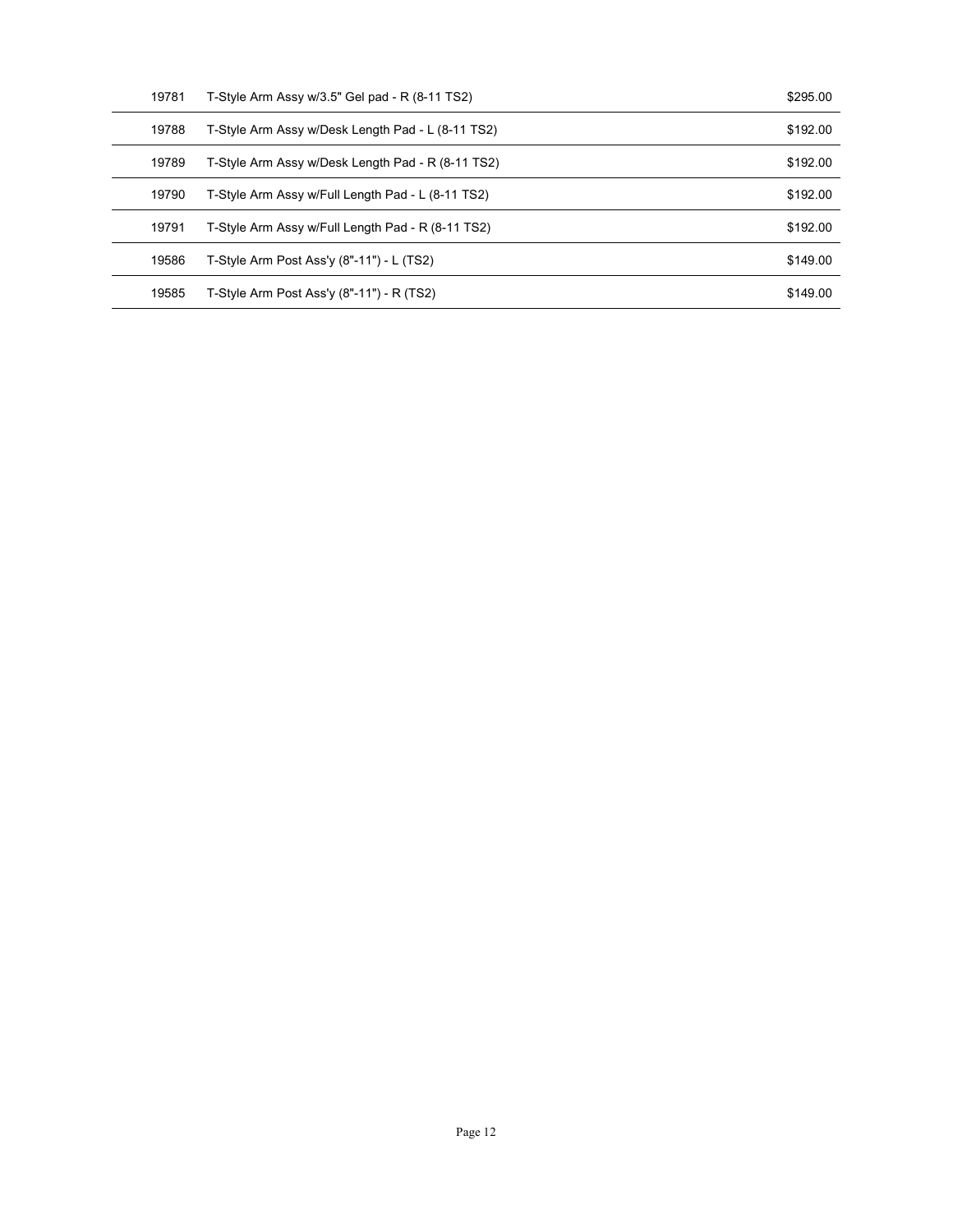# **Stellar GL Tilt**

#### Power Tilt

#### Retail Price

|       | <b>Stellar GL Tilt</b>                                                      |                     |
|-------|-----------------------------------------------------------------------------|---------------------|
|       |                                                                             |                     |
|       | <b>Power Tilt</b>                                                           |                     |
|       |                                                                             | <b>Retail Price</b> |
| 18255 | 2000N Power Tilt Actuator - 100mm Stroke - Black - Tinned Leads             | \$427.00            |
| 17904 | 5/16-18(3A) x 4" with Shank CBHCS - Black Magni 575                         | \$4.00              |
| 18410 | Loop Clamp 3/4" ID x 2" Long                                                | \$3.00              |
| 5643  | Power Tilt - 2 Button Switch                                                | \$182.00            |
| 18637 | Power Tilt - Battery Ass'y (Stellar GL)                                     | \$374.00            |
| 19189 | Power Tilt - Charger - 1A                                                   | \$134.00            |
| 19166 | Power Tilt - Controller Enclosure - Asm                                     | \$675.00            |
| 19039 | Power Tilt - Egg Switch - Adapter Kit                                       | \$134.00            |
| 19038 | Power Tilt - Egg Switch - Parts Order Kit                                   | \$250.00            |
| 18242 | Power Tilt - Receiver Plate - Fuze LF                                       | \$28.00             |
| 19436 | Power Tilt - Tilt Limit - Assembly - 100mm                                  | \$157.00            |
| 19436 | Power Tilt - Tilt Limit - Assembly - 100mm                                  | \$157.00            |
| 6381  | Power Tilt - Toggle Switch                                                  | \$189.00            |
| 18318 | Power Tilt Controller + Cabling                                             | \$532.00            |
| 16517 | Power tilt toggle switch mount                                              | \$66.00             |
| 19212 | Stellar GL Power Tilt - Retrofit Kit w/Charger (Toggle/Button/Egg?, R or L) | \$1,921.00          |
| 19549 | Trigger Support - Powertilt                                                 | \$150.00            |
|       | <b>Tilt Components</b>                                                      |                     |
|       |                                                                             | <b>Retail Price</b> |
| 2173  | Cable & Trigger Ass'y (Specify cable length)                                | \$53.00             |
| 10246 | Cable Clip                                                                  | \$4.00              |
| 15226 | GL/GLT/BLT Gas Strut Ass'y - 1200N                                          | \$170.00            |
| 19174 | GL/GLT/BLT Gas Strut Ass'y - No Spring                                      | \$137.00            |
| 9396  | Tilt Cable - 39" long                                                       | \$40.00             |
| 9397  | Tilt Cable - 49" Iong                                                       | \$40.00             |

#### **Tilt Components**

| 19436 | Power Tilt - Tilt Limit - Assembly - 100mm                                  | \$157.00            |
|-------|-----------------------------------------------------------------------------|---------------------|
| 6381  | Power Tilt - Toggle Switch                                                  | \$189.00            |
| 18318 | Power Tilt Controller + Cabling                                             | \$532.00            |
| 16517 | Power tilt toggle switch mount                                              | \$66.00             |
| 19212 | Stellar GL Power Tilt - Retrofit Kit w/Charger (Toggle/Button/Egg?, R or L) | \$1,921.00          |
| 19549 | Trigger Support - Powertilt                                                 | \$150.00            |
|       | <b>Tilt Components</b>                                                      |                     |
|       |                                                                             | <b>Retail Price</b> |
| 2173  | Cable & Trigger Ass'y (Specify cable length)                                | \$53.00             |
| 10246 | Cable Clip                                                                  | \$4.00              |
| 15226 | GL/GLT/BLT Gas Strut Ass'y - 1200N                                          | \$170.00            |
| 19174 | GL/GLT/BLT Gas Strut Ass'y - No Spring                                      | \$137.00            |
| 9396  | Tilt Cable - 39" long                                                       | \$40.00             |
| 9397  | Tilt Cable - 49" long                                                       | \$40.00             |
| 9398  | Tilt Cable - 59" long                                                       | \$40.00             |
|       | Page 13                                                                     |                     |
|       |                                                                             |                     |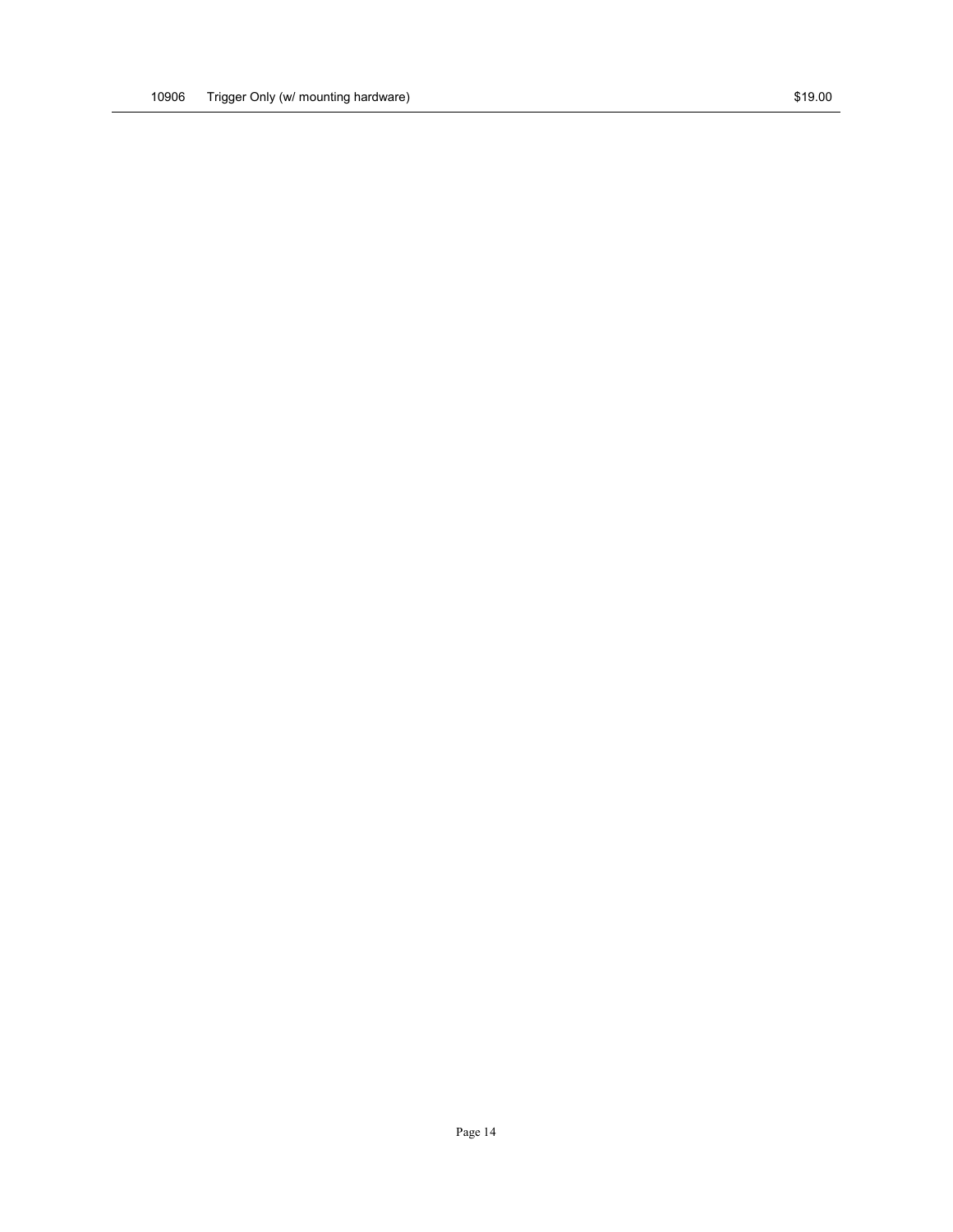# **Stellar GL Axle Plates & Anti-tippers**

#### Anti-tipper

#### Retail Price

|       | <b>Stellar GL Axle Plates &amp; Anti-tippers</b>         |                     |
|-------|----------------------------------------------------------|---------------------|
|       |                                                          |                     |
|       | <b>Anti-tipper</b>                                       |                     |
|       |                                                          | <b>Retail Price</b> |
| 18598 | Anti-tip roller                                          | \$9.00              |
| 16903 | B/S Anti-Tipper (12"/20" RW) Ass'y (EA)                  | \$44.00             |
| 16904 | B/S Anti-Tipper (16"/22"/24" RW) - Ass'y - L             | \$44.00             |
| 18226 | B/S Anti-Tipper (16"/22"/24" RW) - Ass'y - R             | \$44.00             |
| 18497 | <b>B/S Antitipper Receiver</b>                           | \$42.00             |
|       | <b>Axle Plate &amp; Axles</b>                            |                     |
|       |                                                          | <b>Retail Price</b> |
| 5349  | B/S Axle Plate Ass'y (12"/16") - L                       | \$106.00            |
| 5350  | B/S Axle Plate Ass'y (12"/16") - R                       | \$106.00            |
| 5357  | B/S Axle Plate Ass'y (20"/22"/24") - L                   | \$106.00            |
| 5358  | B/S Axle Plate Ass'y (20"/22"/24") - R                   | \$106.00            |
| 13350 | $R/S$ Fived Ayle $1/2-20(3A)$ v 4" GR5 HHCS - Clear Zinc | \$5.00              |

#### Axle Plate & Axles

#### Retail Price

|       | <b>Anti-tipper</b>                                                       |                     |
|-------|--------------------------------------------------------------------------|---------------------|
|       |                                                                          | <b>Retail Price</b> |
| 18598 | Anti-tip roller                                                          | \$9.00              |
| 16903 | B/S Anti-Tipper (12"/20" RW) Ass'y (EA)                                  | \$44.00             |
| 16904 | B/S Anti-Tipper (16"/22"/24" RW) - Ass'y - L                             | \$44.00             |
| 18226 | B/S Anti-Tipper (16"/22"/24" RW) - Ass'y - R                             | \$44.00             |
| 18497 | <b>B/S Antitipper Receiver</b>                                           | \$42.00             |
|       | <b>Axle Plate &amp; Axles</b>                                            |                     |
|       |                                                                          | <b>Retail Price</b> |
| 5349  | B/S Axle Plate Ass'y (12"/16") - L                                       | \$106.00            |
| 5350  | B/S Axle Plate Ass'y (12"/16") - R                                       | \$106.00            |
| 5357  | B/S Axle Plate Ass'y (20"/22"/24") - L                                   | \$106.00            |
| 5358  | B/S Axle Plate Ass'y (20"/22"/24") - R                                   | \$106.00            |
| 13359 | B/S Fixed Axle 1/2-20(3A) x 4" GR5 HHCS - Clear Zinc                     | \$5.00              |
| 8315  | B/S/T20 Quick Release Axle - 1/2" Diameter (Mfg after July 2018)         | \$76.00             |
| 8314  | Fuze T50 (F2/n) Quick Release Axle - 1/2" Diameter (B/S Before Jul 2018) | \$76.00             |
|       | <b>Floor Jacks</b>                                                       |                     |
|       |                                                                          | <b>Retail Price</b> |
| 18708 | Accessory Extension Connector for Lower Frame                            | \$97.00             |
| 19334 | Floor Jack - Assembly (Specify Width)(G2)                                | \$710.00            |
|       | <b>Front Anti-tipper</b>                                                 |                     |
|       |                                                                          | <b>Retail Price</b> |
| 6080  | B/S Front Antitip Tube for 16/24" RW                                     | \$195.00            |
| 19730 | B/S Front Anti-tipper Ass'y w/ Rcvr (12"/20" RW)(ea)(G2)                 | \$498.00            |
| 19731 | B/S Front Anti-tipper Ass'y w/ Rcvr (16"/24" RW)(ea)(G2)                 | \$498.00            |
| 19732 | B/S Front Anti-tinner Ass'y w/ Royr (22" RW)(ea)(G2)                     | \$498.00            |

#### **Floor Jacks**

#### Retail Price

| 18708 | Accessory Extension Connector for Lower Frame | \$97.00  |
|-------|-----------------------------------------------|----------|
| 19334 | Floor Jack - Assembly (Specify Width)(G2)     | \$710.00 |

#### Front Anti-tipper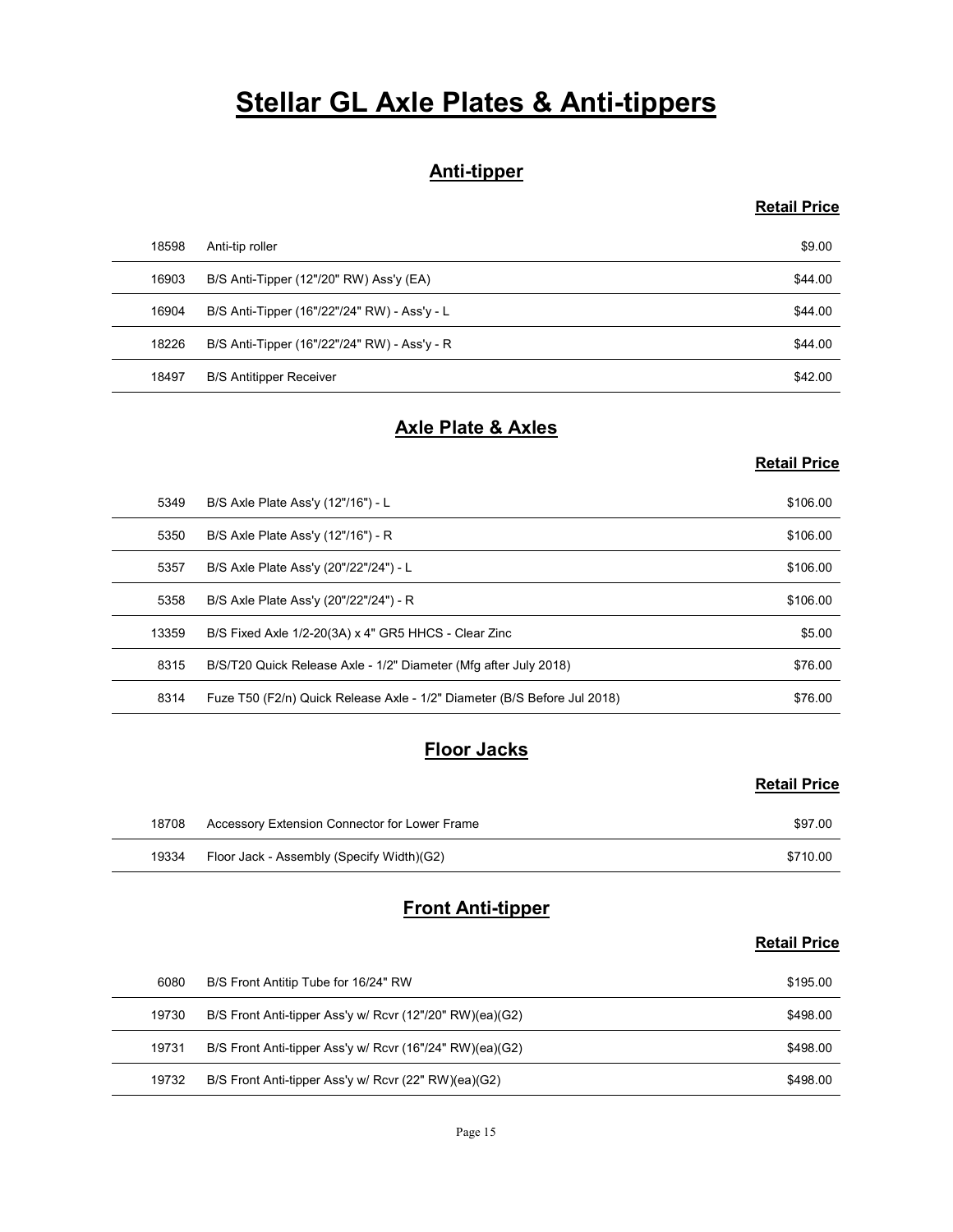Page 16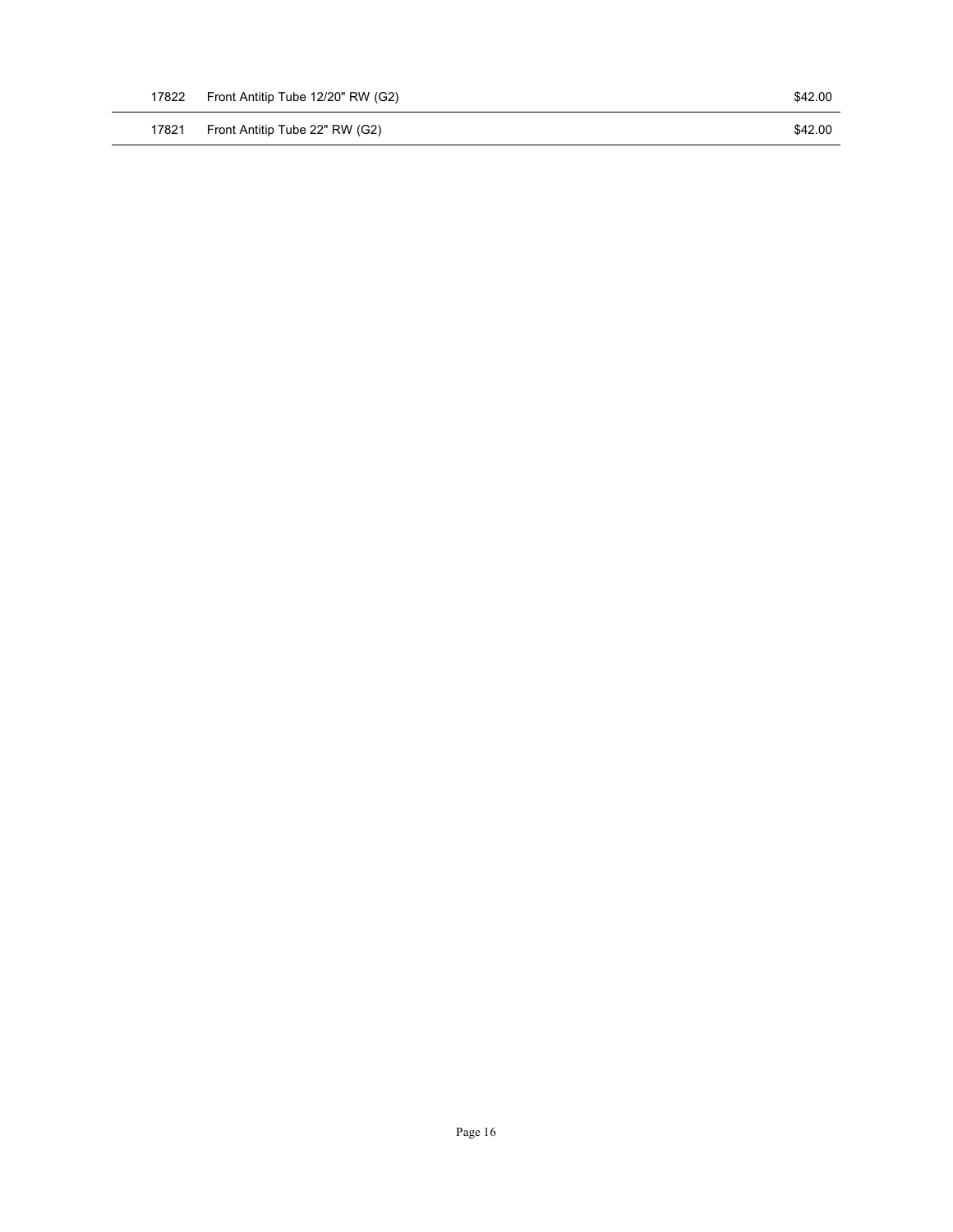# **Stellar GL Rear Wheels**

#### 12" Rear Wheel

#### Retail Price

|       | <b>Stellar GL Rear Wheels</b>                                  |                     |
|-------|----------------------------------------------------------------|---------------------|
|       |                                                                |                     |
|       | 12" Rear Wheel                                                 |                     |
|       |                                                                | <b>Retail Price</b> |
|       |                                                                |                     |
| 15156 | 12 1/2" X 1 3/4" Wheel, composite rim, urethane tire (Black)   | \$118.00            |
| 15878 | 12 1/2" X 2 1/4" Wheel, composite rim, flat free insert (Gray) | \$140.00            |
| 7016  | 12 1/2" x 2 1/4" Wheel, composite rim, pneumatic tire (Gray)   | \$129.00            |
|       |                                                                |                     |
|       | 16" Rear Wheel                                                 | <b>Retail Price</b> |

#### 16" Rear Wheel

#### Retail Price

|       | <b>Stellar GL Rear Wheels</b>                                  |                     |
|-------|----------------------------------------------------------------|---------------------|
|       | 12" Rear Wheel                                                 |                     |
|       |                                                                | <b>Retail Price</b> |
| 15156 | 12 1/2" X 1 3/4" Wheel, composite rim, urethane tire (Black)   | \$118.00            |
| 15878 | 12 1/2" X 2 1/4" Wheel, composite rim, flat free insert (Gray) | \$140.00            |
| 7016  | 12 1/2" x 2 1/4" Wheel, composite rim, pneumatic tire (Gray)   | \$129.00            |
|       | 16" Rear Wheel                                                 |                     |
|       |                                                                | <b>Retail Price</b> |
| 16182 | 16" X 1 3/8" Wheel, composite rim, flat free insert (Gray)     | \$172.00            |
| 7019  | 16" X 1 3/8" Wheel, composite rim, pneumatic tire (Gray)       | \$161.00            |
| 16183 | 16" X 1 3/8" Wheel, composite rim, urethane tire (Black)       | \$150.00            |
|       | 20" Rear Wheel                                                 |                     |
|       |                                                                | <b>Retail Price</b> |

#### 20" Rear Wheel

| 15156 | 12 1/2" X 1 3/4" Wheel, composite rim, urethane tire (Black)          | \$118.00            |
|-------|-----------------------------------------------------------------------|---------------------|
| 15878 | 12 1/2" X 2 1/4" Wheel, composite rim, flat free insert (Gray)        | \$140.00            |
| 7016  | 12 1/2" x 2 1/4" Wheel, composite rim, pneumatic tire (Gray)          | \$129.00            |
|       |                                                                       |                     |
|       | 16" Rear Wheel                                                        |                     |
|       |                                                                       | <b>Retail Price</b> |
| 16182 | 16" X 1 3/8" Wheel, composite rim, flat free insert (Gray)            | \$172.00            |
| 7019  | 16" X 1 3/8" Wheel, composite rim, pneumatic tire (Gray)              | \$161.00            |
| 16183 | 16" X 1 3/8" Wheel, composite rim, urethane tire (Black)              | \$150.00            |
|       |                                                                       |                     |
|       | 20" Rear Wheel                                                        |                     |
|       |                                                                       | <b>Retail Price</b> |
| 2490  | 20" Pneumatic Tire Only                                               | \$54.00             |
| 2491  | 20" Pneumatic Tube Only                                               | \$15.00             |
| 8277  | 20" X 1 3/8" Wheel, 36 spokes, urethane tire (Black) aluminum handrim | \$172.00            |
| 18205 | 20" X 1 3/8" Wheel, 36 spokes, urethane tire, w/o handrim             | \$150.00            |
| 19609 | 20" x 1 3/8" Wheel, composite rim, flat free insert, aluminum handrim | \$182.00            |
| 18203 | 20" x 1 3/8" Wheel, composite rim, flat free insert, w/o handrim      | \$161.00            |
| 6687  | 20" x 1 3/8" Wheel, composite rim, pneumatic tire, aluminum handrim   | \$172.00            |
| 19612 | 20" x 1 3/8" Wheel, composite rim, urethane tire, aluminum handrim    | \$161.00            |
| 18207 | 20" x 1 3/8" Wheel, composite rim, urethane tire, w/o handrim         | \$140.00            |
| 16779 | Aluminum Handrim (Specify RW size & Type)(EA)                         | \$47.00             |
| 5841  | Plastic Coated Handrim - 20" (Type C)                                 | \$104.00            |
| 9389  | Plastic Coated Handrim - 20" (Type F)                                 | \$128.00            |
| 6509  | Plastic Coated Handrim - 20" Spoked (Type C)                          | \$104.00            |
|       | Plastic Coated Handrim - 20" Spoked (Type F)<br>9392                  | \$128.00            |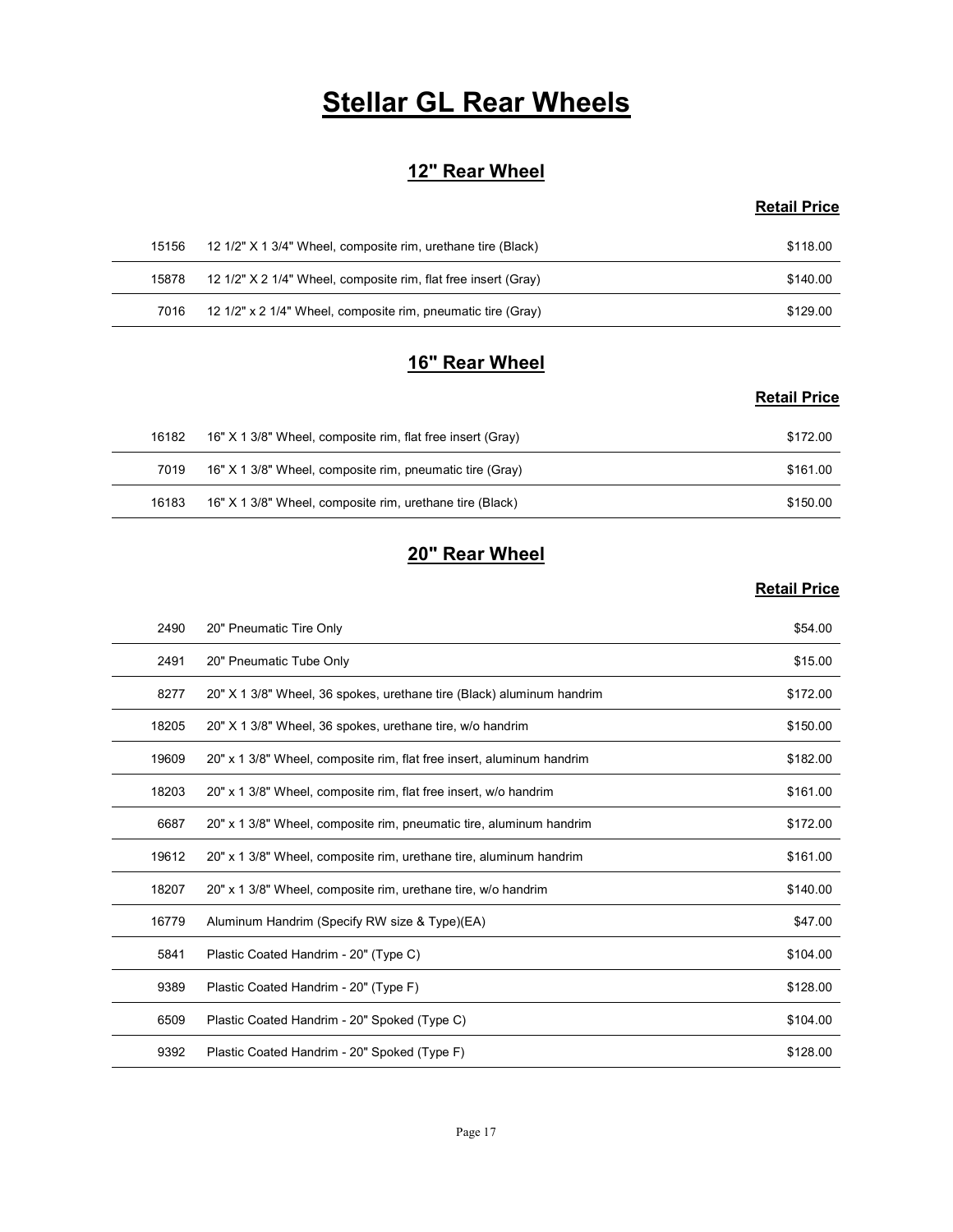#### 22" Rear Wheel

#### Retail Price

|       | 22" Rear Wheel                                                        |                     |
|-------|-----------------------------------------------------------------------|---------------------|
|       |                                                                       | <b>Retail Price</b> |
| 6743  | 22" Pneumatic Tire Only                                               | \$59.00             |
| 2290  | 22" Pneumatic Tube Only                                               | \$18.00             |
| 8276  | 22" X 1 3/8" Wheel, 36 spokes, urethane tire (Black) aluminum handrim | \$182.00            |
| 18206 | 22" X 1 3/8" Wheel, 36 spokes, urethane tire, w/o handrim             | \$161.00            |
| 19610 | 22" x 1 3/8" Wheel, composite rim, flat free insert, aluminum handrim | \$193.00            |
| 18202 | 22" x 1 3/8" Wheel, composite rim, flat free insert, w/o handrim      | \$172.00            |
| 6686  | 22" x 1 3/8" Wheel, composite rim, pneumatic tire, aluminum handrim   | \$182.00            |
| 19613 | 22" x 1 3/8" Wheel, composite rim, urethane tire, aluminum handrim    | \$172.00            |
| 18208 | 22" x 1 3/8" Wheel, composite rim, urethane tire, w/o handrim         | \$150.00            |
| 16779 | Aluminum Handrim (Specify RW size & Type)(EA)                         | \$47.00             |
| 17702 | Plastic Coated Handrim - 22" (Type C)                                 | \$128.00            |
| 9390  | Plastic Coated Handrim - 22" (Type F)                                 | \$128.00            |
| 6510  | Plastic Coated Handrim - 22" Spoked (Type C)                          | \$104.00            |
| 9393  | Plastic Coated Handrim - 22" Spoked (Type F)                          | \$128.00            |
|       | 24" Rear Wheel                                                        |                     |
|       |                                                                       | <b>Retail Price</b> |
| 16090 | 24" HD Spoke Wheel, Urethane Tire, Standard Handrim                   | \$254.00            |
| 1375  | 24" Pneumatic Tire only                                               | \$65.00             |
| 1376  | 24" Pneumatic Tube only                                               | \$20.00             |
| 7547  | 24" X 1 3/8" Wheel, 36 spokes, urethane tire (Black) aluminum handrim | \$193.00            |
| 18204 | 24" X 1 3/8" Wheel, 36 spokes, urethane tire, w/o handrim             | \$172.00            |
| 19438 | 24" x 1.3/8" Wheel 36 snokes pneumatic tire aluminum handrim          | \$18200             |

#### 24" Rear Wheel

| 18208 | 22" x 1 3/8" Wheel, composite rim, urethane tire, w/o handrim         | \$150.00            |
|-------|-----------------------------------------------------------------------|---------------------|
| 16779 | Aluminum Handrim (Specify RW size & Type)(EA)                         | \$47.00             |
| 17702 | Plastic Coated Handrim - 22" (Type C)                                 | \$128.00            |
| 9390  | Plastic Coated Handrim - 22" (Type F)                                 | \$128.00            |
| 6510  | Plastic Coated Handrim - 22" Spoked (Type C)                          | \$104.00            |
| 9393  | Plastic Coated Handrim - 22" Spoked (Type F)                          | \$128.00            |
|       | 24" Rear Wheel                                                        | <b>Retail Price</b> |
| 16090 | 24" HD Spoke Wheel, Urethane Tire, Standard Handrim                   | \$254.00            |
| 1375  | 24" Pneumatic Tire only                                               | \$65.00             |
| 1376  | 24" Pneumatic Tube only                                               | \$20.00             |
| 7547  | 24" X 1 3/8" Wheel, 36 spokes, urethane tire (Black) aluminum handrim | \$193.00            |
| 18204 | 24" X 1 3/8" Wheel, 36 spokes, urethane tire, w/o handrim             | \$172.00            |
| 19438 | 24" x 1 3/8" Wheel, 36 spokes, pneumatic tire, aluminum handrim       | \$182.00            |
| 19611 | 24" x 1 3/8" Wheel, composite rim, flat free insert, aluminum handrim | \$204.00            |
| 18201 | 24" x 1 3/8" Wheel, composite rim, flat free insert, w/o handrim      | \$182.00            |
| 19792 | 24" x 1 3/8" Wheel, composite rim, pneumatic tire, aluminum handrim   | \$193.00            |
| 19614 | 24" x 1 3/8" Wheel, composite rim, urethane tire, aluminum handrim    | \$182.00            |
| 18090 | 24" x 1 3/8" Wheel, composite rim, urethane tire, w/o handrim         | \$159.00            |
| 16779 | Aluminum Handrim (Specify RW size & Type)(EA)                         | \$47.00             |
|       | Page 18                                                               |                     |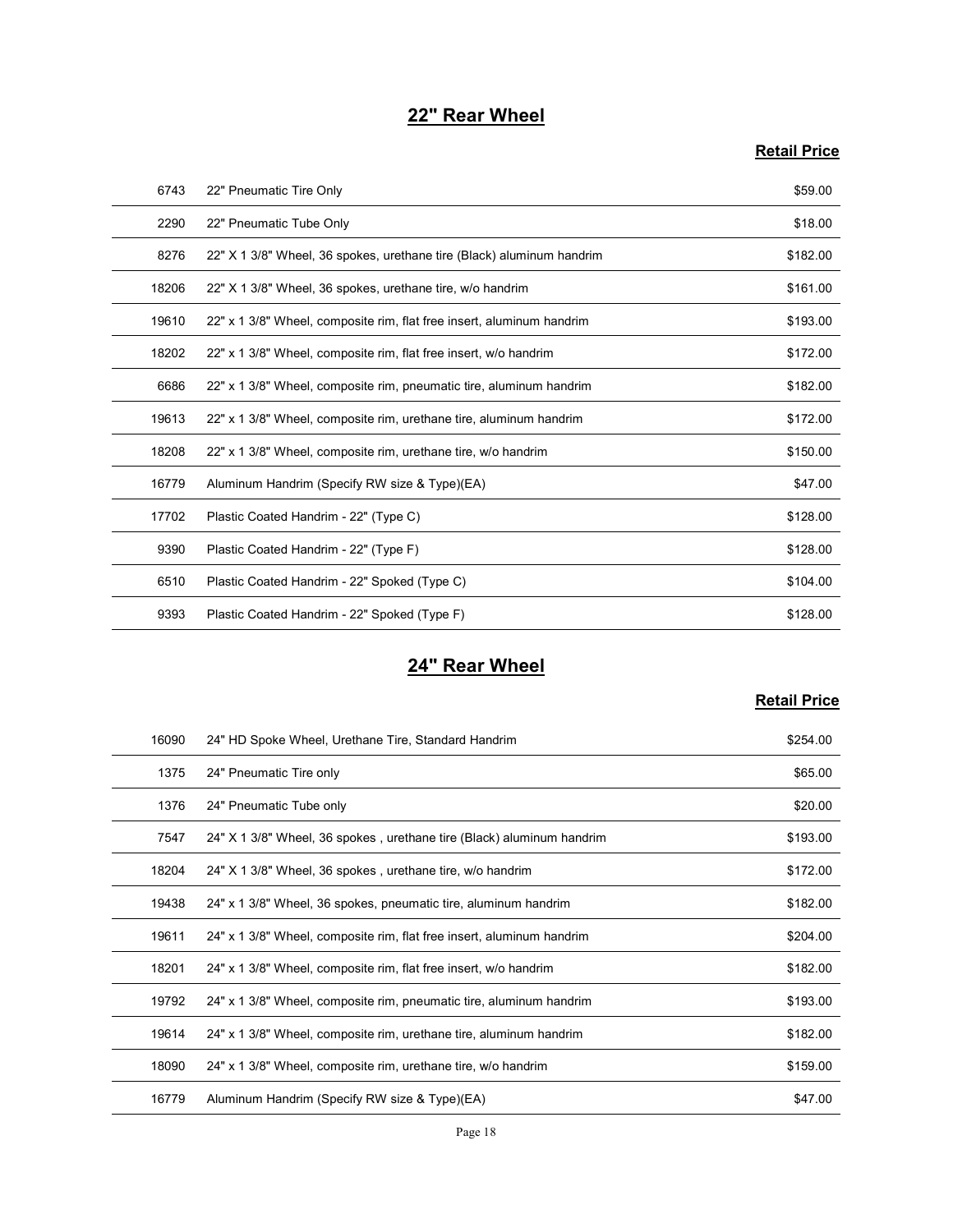| 4077  | Plastic Coated handrim - 24" (Type C)                    | \$128.00            |
|-------|----------------------------------------------------------|---------------------|
| 9391  | Plastic Coated Handrim - 24" (Type F)                    | \$128.00            |
| 19259 | Plastic Coated Handrim - 24" HD (From 19192)             | \$128.00            |
| 6511  | Plastic Coated Handrim - 24" Spoked (Type C)             | \$104.00            |
| 9394  | Plastic Coated Handrim - 24" Spoked (Type F)             | \$128.00            |
|       | <b>Wheel Components</b>                                  |                     |
|       |                                                          | <b>Retail Price</b> |
| 3652  | Bearings 1/2 ID x 1 3/8 OD (Magnesium/HD Spoked Rim)     | \$11.00             |
| 15196 | Bearings 1/2" ID x 1 1/8" OD x 5/16" th (R8RS)           | \$8.00              |
| 19736 | Caster Wheel Bearing - 8mm ID x 22mm OD x 7mm T - 608-2Z | \$3.00              |
|       |                                                          |                     |
| 15556 | Handrim Hardware Set for Mag Wheel (Type F)              | \$8.00              |

#### Wheel Components

| Plastic Coated handrim - 24" (Type C)                    | \$128.00                |
|----------------------------------------------------------|-------------------------|
|                                                          |                         |
|                                                          |                         |
| Plastic Coated Handrim - 24" (Type F)                    | \$128.00                |
| Plastic Coated Handrim - 24" HD (From 19192)             | \$128.00                |
| Plastic Coated Handrim - 24" Spoked (Type C)             | \$104.00                |
| Plastic Coated Handrim - 24" Spoked (Type F)             | \$128.00                |
|                                                          |                         |
|                                                          |                         |
|                                                          | <b>Retail Price</b>     |
| Bearings 1/2 ID x 1 3/8 OD (Magnesium/HD Spoked Rim)     | \$11.00                 |
| Bearings 1/2" ID x 1 1/8" OD x 5/16" th (R8RS)           | \$8.00                  |
| Caster Wheel Bearing - 8mm ID x 22mm OD x 7mm T - 608-2Z | \$3.00                  |
| Handrim Hardware Set for Mag Wheel (Type F)              | \$8.00                  |
| Hardware Set for Spoke Wheel and handrim (Type F)        | \$4.00                  |
|                                                          | <b>Wheel Components</b> |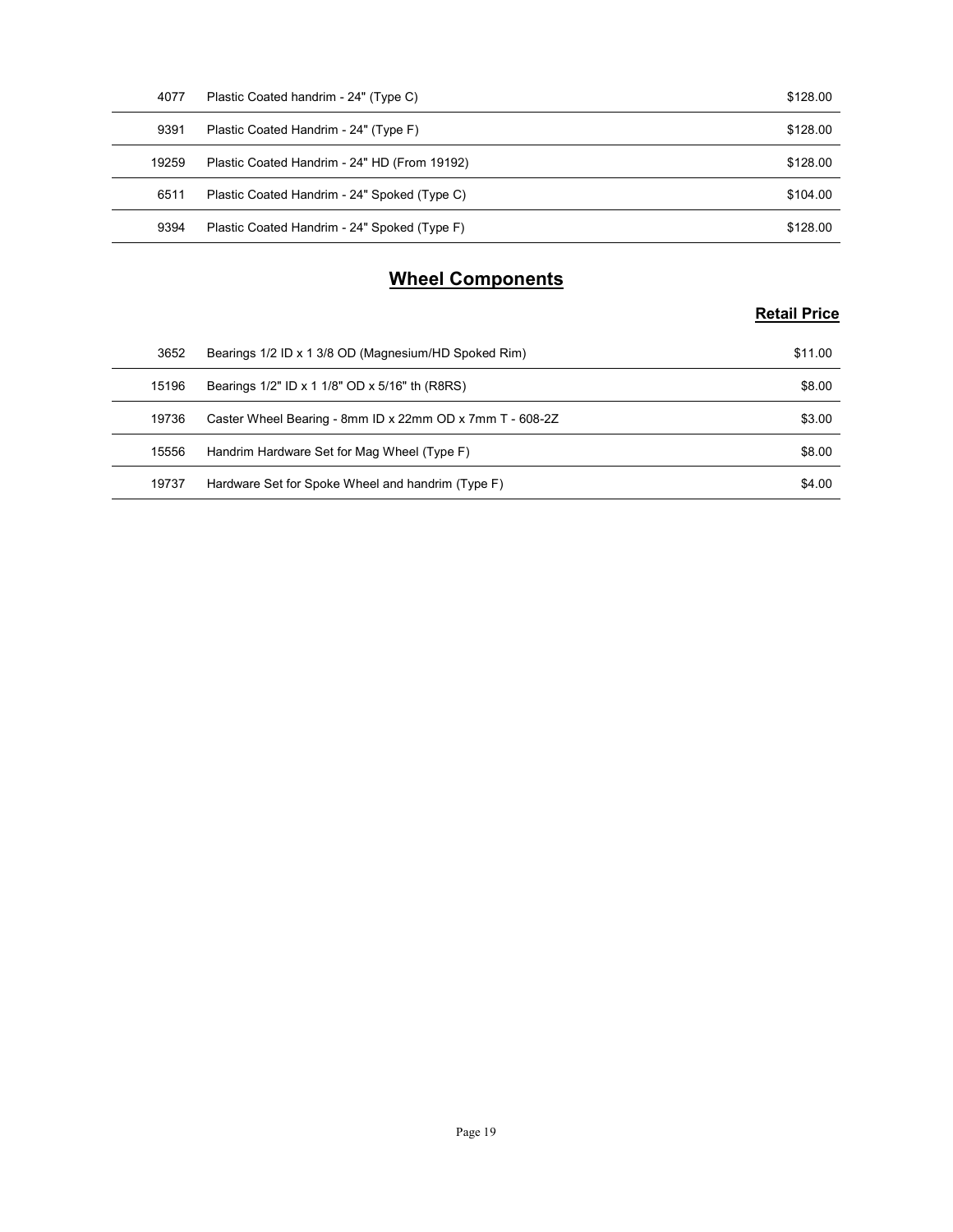# **Stellar GL Casters**

#### 6" Caster

#### Retail Price

|       | <b>Stellar GL Casters</b>                              |                     |
|-------|--------------------------------------------------------|---------------------|
|       |                                                        |                     |
|       | 6" Caster                                              |                     |
|       |                                                        | <b>Retail Price</b> |
| 2843  | 6" Caster Fork                                         | \$54.00             |
| 19615 | 6" x 1 1/2" (WIDE) Caster - Urethane Tire              | \$70.00             |
| 19747 | 6" x 1 1/4" Caster - Pneumatic Tire                    | \$86.00             |
| 2791  | 6" x 1 1/4" Caster - Urethane Tire                     | \$55.00             |
| 9986  | 6" X 1 1/4" Caster (Urethane), 6" Fork & Stem Assy - L | \$90.00             |
| 11767 | 6" X 1 1/4" Caster (Urethane), 6" Fork & Stem Assy - R | \$90.00             |
| 14719 | 6" X 1 1/4" Caster (Urethane), 8" Fork & Stem Assy - L | \$90.00             |
| 14720 | 6" X 1 1/4" Caster (Urethane), 8" Fork & Stem Assy - R | \$90.00             |
|       | 8" Caster                                              |                     |
|       |                                                        | <b>Retail Price</b> |
| 2299  | 8" x 1 1/4" Caster - Pneumatic Tire                    | \$73.00             |
| 1354  | 8" x 1 1/4" Caster - Urethane Tire                     | \$70.00             |
| 14962 | 8" X 1 1/4" Caster (Urethane), 8" Fork & Stem Assy - L | \$90.00             |
| 14963 | 8" X 1 1/4" Caster (Urethane), 8" Fork & Stem Assy - R | \$90.00             |
| 1355  | 8" x 1 1/4" Caster Fork                                | \$48.00             |
| 5741  | 8" x 2" Caster - Flat Free Tire                        | \$144.00            |

#### 8" Caster

| 19747 | 6" x 1 1/4" Caster - Pneumatic Tire                    | \$86.00             |
|-------|--------------------------------------------------------|---------------------|
| 2791  | 6" x 1 1/4" Caster - Urethane Tire                     | \$55.00             |
| 9986  | 6" X 1 1/4" Caster (Urethane), 6" Fork & Stem Assy - L | \$90.00             |
| 11767 | 6" X 1 1/4" Caster (Urethane), 6" Fork & Stem Assy - R | \$90.00             |
| 14719 | 6" X 1 1/4" Caster (Urethane), 8" Fork & Stem Assy - L | \$90.00             |
| 14720 | 6" X 1 1/4" Caster (Urethane), 8" Fork & Stem Assy - R | \$90.00             |
|       | 8" Caster                                              |                     |
|       |                                                        | <b>Retail Price</b> |
| 2299  | 8" x 1 1/4" Caster - Pneumatic Tire                    | \$73.00             |
| 1354  | 8" x 1 1/4" Caster - Urethane Tire                     | \$70.00             |
| 14962 | 8" X 1 1/4" Caster (Urethane), 8" Fork & Stem Assy - L | \$90.00             |
| 14963 | 8" X 1 1/4" Caster (Urethane), 8" Fork & Stem Assy - R | \$90.00             |
| 1355  | 8" x 1 1/4" Caster Fork                                | \$48.00             |
| 5741  | 8" x 2" Caster - Flat Free Tire                        | \$144.00            |
| 3385  | 8" x 2" Caster - Pneumatic Tire                        | \$144.00            |
| 2616  | 8" x 2" Caster - Urethane Tire                         | \$120.00            |
| 6980  | 8" X 2" Caster (Pneumatic), Fork & Stem Assy           | \$125.00            |
| 6979  | 8" X 2" Caster (Urethane), Fork & Stem Assy            | \$125.00            |
| 2413  | 8" x 2" Caster Fork                                    | \$59.00             |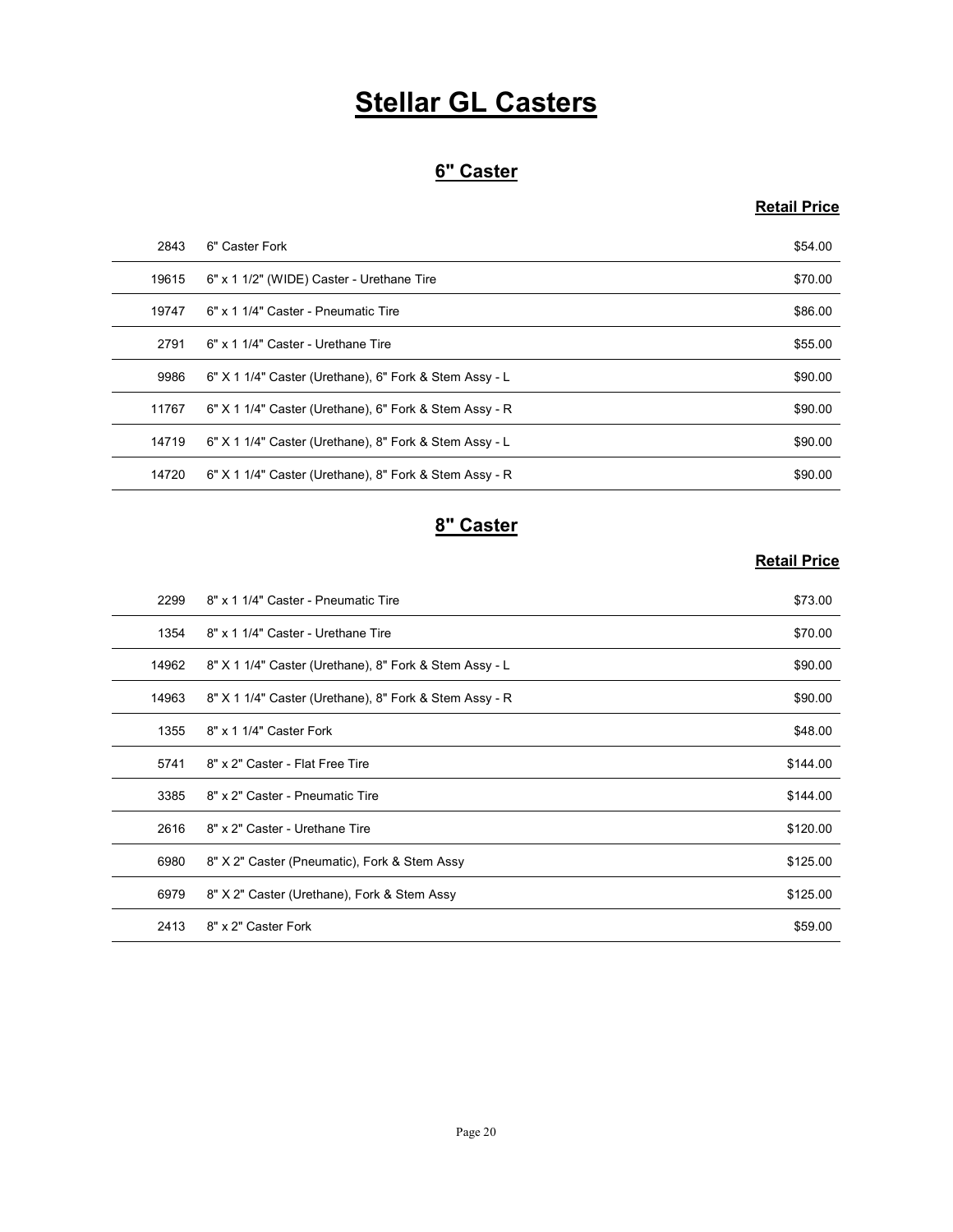# **Stellar GL Wheel Locks**

#### Wheel Lock Components

#### Retail Price

|       | <b>Stellar GL Wheel Locks</b>                                                  |                     |
|-------|--------------------------------------------------------------------------------|---------------------|
|       | <b>Wheel Lock Components</b>                                                   |                     |
|       |                                                                                | <b>Retail Price</b> |
| 18708 | Accessory Extension Connector for Lower Frame                                  | \$97.00             |
| 14542 | B/S Attendant Wheel Lock Plate                                                 | \$34.00             |
| 16535 | B/S Lower Frame rear extension tube                                            | \$35.00             |
| 19254 | Bentley/Stellar Drum Brake Assy - 20" RW                                       | \$851.00            |
| 19088 | Rectangular Round End Vinyl Cap, Black - for Wheel-Lock & T-style Arm Receiver | \$8.00              |
| 3163  | User Operated & Attendant WL - Assembly                                        | \$777.00            |
| 1592  | Wheel Lock Extensions - Pair                                                   | \$79.00             |
|       | <b>Wheel Locks</b>                                                             |                     |
|       |                                                                                | <b>Retail Price</b> |
| 18127 | B/S Wheel Lock Assembly - Pull - L                                             | \$54.00             |
| 18128 | B/S Wheel Lock Assembly - Pull - R                                             | \$54.00             |
| 18129 | B/S Wheel Lock Assembly - Push - L                                             | \$54.00             |
| 18130 | B/S Wheel Lock Assembly - Push - R                                             | \$54.00             |
| 19596 | Hill Holder - L                                                                | \$217.00            |
| 19597 | Hill Holder - R                                                                | \$217.00            |

## Wheel Locks

| 16535 | B/S Lower Frame rear extension tube                                            | \$35.00             |
|-------|--------------------------------------------------------------------------------|---------------------|
| 19254 | Bentley/Stellar Drum Brake Assy - 20" RW                                       | \$851.00            |
| 19088 | Rectangular Round End Vinyl Cap, Black - for Wheel-Lock & T-style Arm Receiver | \$8.00              |
| 3163  | User Operated & Attendant WL - Assembly                                        | \$777.00            |
| 1592  | Wheel Lock Extensions - Pair                                                   | \$79.00             |
|       | <b>Wheel Locks</b>                                                             | <b>Retail Price</b> |
| 18127 | B/S Wheel Lock Assembly - Pull - L                                             | \$54.00             |
| 18128 | B/S Wheel Lock Assembly - Pull - R                                             | \$54.00             |
| 18129 | B/S Wheel Lock Assembly - Push - L                                             | \$54.00             |
| 18130 | B/S Wheel Lock Assembly - Push - R                                             | \$54.00             |
|       |                                                                                |                     |
| 19596 | Hill Holder - L                                                                | \$217.00            |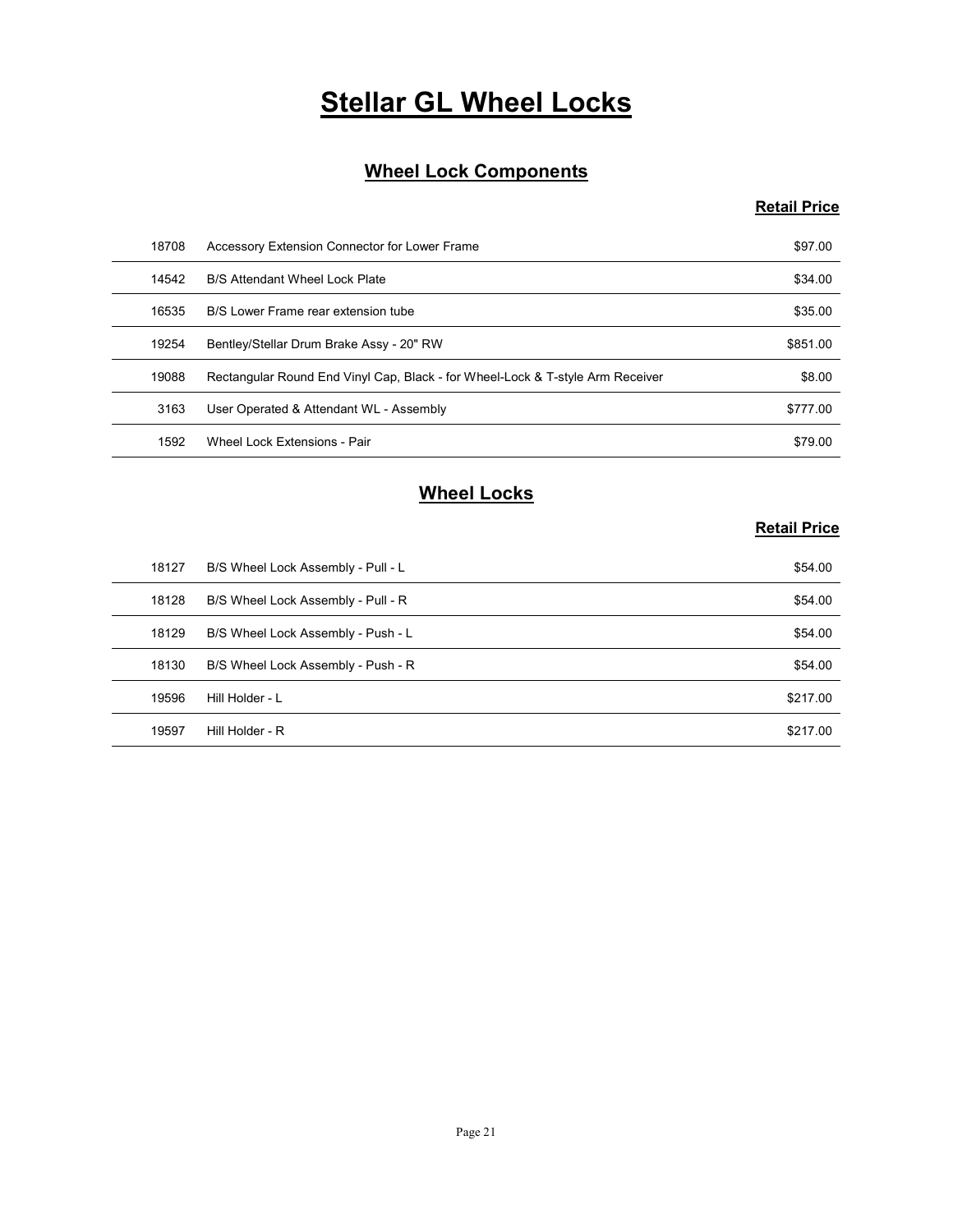# **Stellar GL Front Rigging**

#### Easy Out Fixed 70° Assembly AA Plate

#### Retail Price

|       | <b>Stellar GL Front Rigging</b>                          |                     |
|-------|----------------------------------------------------------|---------------------|
|       |                                                          |                     |
|       | Easy Out Fixed 70° Assembly AA Plate                     |                     |
|       |                                                          | <b>Retail Price</b> |
| 18548 | Easy-Out Fixed 70° w/AA Footplate (14"-15"w) - L         | \$222.00            |
| 18549 | Easy-Out Fixed 70° w/AA Footplate (14"-15"w) - R         | \$222.00            |
| 18550 | Easy-Out Fixed 70° w/AA Footplate (16"-17"w) - L         | \$222.00            |
| 18551 | Easy-Out Fixed 70° w/AA Footplate (16"-17"w) - R         | \$222.00            |
| 18552 | Easy-Out Fixed 70° w/AA Footplate (18"-19"w) - L         | \$222.00            |
| 18553 | Easy-Out Fixed 70° w/AA Footplate (18"-19"w) - R         | \$222.00            |
| 18554 | Easy-Out Fixed 70° w/AA Footplate (20"w & up) - L        | \$222.00            |
| 18555 | Easy-Out Fixed 70° w/AA Footplate (20"w & up) - R        | \$222.00            |
|       | Easy Out Fixed 70° Assembly Comp Plate                   |                     |
|       |                                                          | <b>Retail Price</b> |
| 18556 | Easy-Out Fixed 70° w/Composite Footplate (13"-15"w) - L  | \$204.00            |
| 18557 | Easy-Out Fixed 70° w/Composite Footplate (13"-15"w) - R  | \$204.00            |
| 18558 | Easy-Out Fixed 70° w/Composite Footplate (16"w) - L      | \$204.00            |
| 18559 | Easy-Out Fixed 70° w/Composite Footplate (16"w) - R      | \$204.00            |
| 18560 | Easy-Out Fixed 70° w/Composite Footplate (17"w & up) - L | \$204.00            |
| 18561 | Easy-Out Fixed 70° w/Composite Footplate (17"w & up) - R | \$204.00            |

#### Easy Out Fixed 70° Assembly Comp Plate

#### Retail Price

| 18551 | Easy-Out Fixed 70° w/AA Footplate (16"-17"w) - R                            | \$222.00            |
|-------|-----------------------------------------------------------------------------|---------------------|
| 18552 | Easy-Out Fixed 70° w/AA Footplate (18"-19"w) - L                            | \$222.00            |
| 18553 | Easy-Out Fixed 70° w/AA Footplate (18"-19"w) - R                            | \$222.00            |
| 18554 | Easy-Out Fixed 70° w/AA Footplate (20"w & up) - L                           | \$222.00            |
| 18555 | Easy-Out Fixed 70° w/AA Footplate (20"w & up) - R                           | \$222.00            |
|       | <b>Easy Out Fixed 70° Assembly Comp Plate</b>                               |                     |
|       |                                                                             | <b>Retail Price</b> |
| 18556 | Easy-Out Fixed 70° w/Composite Footplate (13"-15"w) - L                     | \$204.00            |
| 18557 | Easy-Out Fixed 70° w/Composite Footplate (13"-15"w) - R                     | \$204.00            |
| 18558 | Easy-Out Fixed 70° w/Composite Footplate (16"w) - L                         | \$204.00            |
| 18559 | Easy-Out Fixed 70° w/Composite Footplate (16"w) - R                         | \$204.00            |
| 18560 | Easy-Out Fixed 70° w/Composite Footplate (17"w & up) - L                    | \$204.00            |
| 18561 | Easy-Out Fixed 70° w/Composite Footplate (17"w & up) - R                    | \$204.00            |
|       | <b>Easy Out Universal AA Assembly AA Plate</b>                              | <b>Retail Price</b> |
| 18532 | Easy-Out AA Assy w/AA Footplate (14"-15"w) - L                              | \$465.00            |
| 18533 | Easy-Out AA Assy w/AA Footplate (14"-15"w) - R                              | \$465.00            |
| 18534 | Easy-Out AA Assy w/AA Footplate (16"-17"w) - L                              | \$465.00            |
| 18535 | Easy-Out AA Assy w/AA Footplate (16"-17"w) - R                              | \$465.00            |
| 18536 | Easy-Out AA Assy w/AA Footplate (18"-19"w) - L                              | \$465.00            |
| 18537 | $Fasev$ -Out $\Delta\Delta$ Assy w/ $\Delta\Delta$ Footplate (18"-19"w) - R | <b>S465 00</b>      |

#### Easy Out Universal AA Assembly AA Plate

| 18556 |                                                          |                     |
|-------|----------------------------------------------------------|---------------------|
|       | Easy-Out Fixed 70° w/Composite Footplate (13"-15"w) - L  | \$204.00            |
| 18557 | Easy-Out Fixed 70° w/Composite Footplate (13"-15"w) - R  | \$204.00            |
| 18558 | Easy-Out Fixed 70° w/Composite Footplate (16"w) - L      | \$204.00            |
| 18559 | Easy-Out Fixed 70° w/Composite Footplate (16"w) - R      | \$204.00            |
| 18560 | Easy-Out Fixed 70° w/Composite Footplate (17"w & up) - L | \$204.00            |
| 18561 | Easy-Out Fixed 70° w/Composite Footplate (17"w & up) - R | \$204.00            |
|       | <b>Easy Out Universal AA Assembly AA Plate</b>           | <b>Retail Price</b> |
| 18532 | Easy-Out AA Assy w/AA Footplate (14"-15"w) - L           | \$465.00            |
| 18533 | Easy-Out AA Assy w/AA Footplate (14"-15"w) - R           | \$465.00            |
| 18534 | Easy-Out AA Assy w/AA Footplate (16"-17"w) - L           | \$465.00            |
| 18535 | Easy-Out AA Assy w/AA Footplate (16"-17"w) - R           | \$465.00            |
| 18536 | Easy-Out AA Assy w/AA Footplate (18"-19"w) - L           | \$465.00            |
|       |                                                          | \$465.00            |
| 18537 | Easy-Out AA Assy w/AA Footplate (18"-19"w) - R           |                     |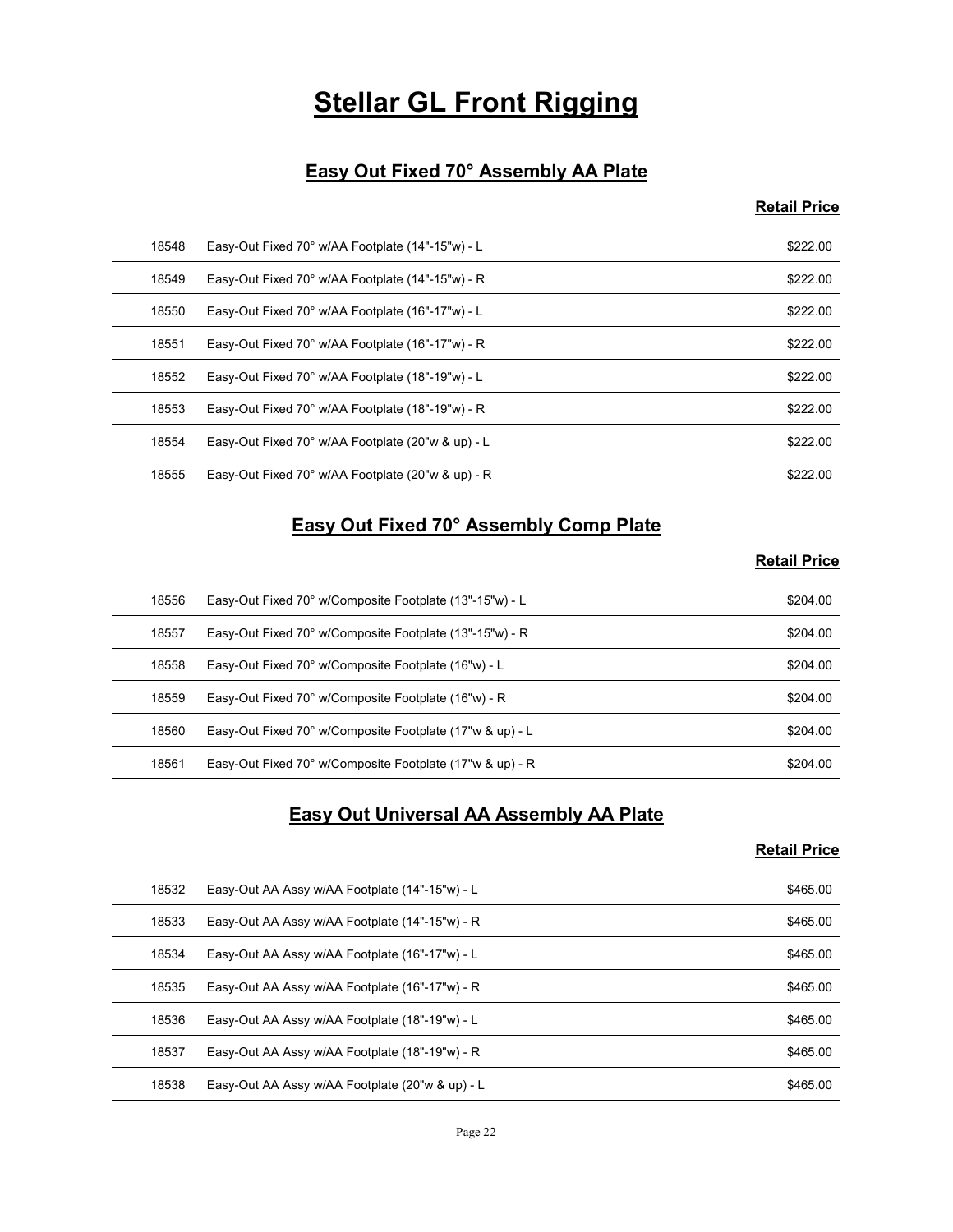# Easy-Out AA Assy w/AA Footplate (20"w & up) - R \$465.00<br>Easy Out Universal AA Assembly Comp Plate<br>Retail Price Easy Out Universal AA Assembly Comp Plate

#### Retail Price

| 18539 | Easy-Out AA Assy w/AA Footplate (20"w & up) - R         | \$465.00            |
|-------|---------------------------------------------------------|---------------------|
|       |                                                         |                     |
|       | <b>Easy Out Universal AA Assembly Comp Plate</b>        |                     |
|       |                                                         | <b>Retail Price</b> |
| 18540 | Easy-Out AA Assy w/Composite Footplate (13"-15"w) - L   | \$446.00            |
| 18541 | Easy-Out AA Assy w/Composite Footplate (13"-15"w) - R   | \$446.00            |
| 18542 | Easy-Out AA Assy w/Composite Footplate (16"w) - L       | \$446.00            |
| 18543 | Easy-Out AA Assy w/Composite Footplate (16"w) - R       | \$446.00            |
| 18544 | Easy-Out AA Assy w/Composite Footplate (17"w & up) - L  | \$446.00            |
| 18545 | Easy-Out AA Assy w/Composite Footplate (17"w & up) - R  | \$446.00            |
|       | <b>Easy Out Upper Hangers</b>                           |                     |
|       |                                                         | <b>Retail Price</b> |
| 19349 | Easy Out 70* Fixed - Hanger Assembly - Long             | \$155.00            |
| 19350 | Easy Out 70* Fixed - Hanger Assembly - Short            | \$152.00            |
|       | <b>Extension Tube and Footplate (Plug in)</b>           |                     |
|       |                                                         | <b>Retail Price</b> |
| 7261  | Large AA Footplate Assy w/lg lower ext. (Plug-Ins) - L  | \$137.00            |
| 7262  | Large AA Footplate Assy w/lg lower ext. (Plug-Ins) - R  | \$137.00            |
| 7259  | Large AA Footplate Assy w/std lower ext. (Plug-Ins) - L | \$137.00            |
| 7260  | Large AA Footplate Assy w/std lower ext (Plug-Ins) - R  | \$137.00            |

#### Easy Out Upper Hangers

| <b>Retail Price</b> |  |
|---------------------|--|
|---------------------|--|

| 19349 | Easy Out 70* Fixed - Hanger Assembly - Long  | \$155.00 |
|-------|----------------------------------------------|----------|
| 19350 | Easy Out 70* Fixed - Hanger Assembly - Short | \$152.00 |

#### Extension Tube and Footplate (Plug in)

| 18543 | Easy-Out AA Assy w/Composite Footplate (16"w) - R            | \$446.00            |
|-------|--------------------------------------------------------------|---------------------|
| 18544 | Easy-Out AA Assy w/Composite Footplate (17"w & up) - L       | \$446.00            |
| 18545 | Easy-Out AA Assy w/Composite Footplate (17"w & up) - R       | \$446.00            |
|       | <b>Easy Out Upper Hangers</b>                                |                     |
|       |                                                              |                     |
|       |                                                              | <b>Retail Price</b> |
| 19349 | Easy Out 70* Fixed - Hanger Assembly - Long                  | \$155.00            |
| 19350 | Easy Out 70* Fixed - Hanger Assembly - Short                 | \$152.00            |
|       | <b>Extension Tube and Footplate (Plug in)</b>                |                     |
|       |                                                              | <b>Retail Price</b> |
| 7261  | Large AA Footplate Assy w/lg lower ext. (Plug-Ins) - L       | \$137.00            |
| 7262  | Large AA Footplate Assy w/lg lower ext. (Plug-Ins) - R       | \$137.00            |
| 7259  | Large AA Footplate Assy w/std lower ext. (Plug-Ins) - L      | \$137.00            |
| 7260  | Large AA Footplate Assy w/std lower ext. (Plug-Ins) - R      | \$137.00            |
| 7269  | Large Comp. Footplate Assy - w/lg lower ext. (Plug-Ins) - L  | \$73.00             |
| 7270  | Large Comp. Footplate Assy - w/lg lower ext. (Plug-Ins) - R  | \$73.00             |
| 7267  | Large Comp. Footplate Assy - w/std lower ext. (Plug-Ins) - L | \$73.00             |
| 7268  | Large Comp. Footplate Assy - w/std lower ext. (Plug-Ins) - R | \$73.00             |
| 7277  | Medium AA Footplate Assy w/lg lower ext. (Plug-Ins) - L      | \$137.00            |
| 7278  | Medium AA Footplate Assy w/lg lower ext. (Plug-Ins) - R      | \$137.00            |
| 7275  | Medium AA Footplate Assy w/std lower ext. (Plug-Ins) - L     | \$137.00            |
| 7276  | Medium AA Footplate Assy w/std lower ext. (Plug-Ins) - R     | \$137.00            |
| 7257  | Medium Comp. Footplate Assy - w/lg lower ext. (Plug-Ins) - L | \$97.00             |
| 7258  | Medium Comp. Footplate Assy - w/lg lower ext. (Plug-Ins) - R | \$97.00             |
|       | Page 23                                                      |                     |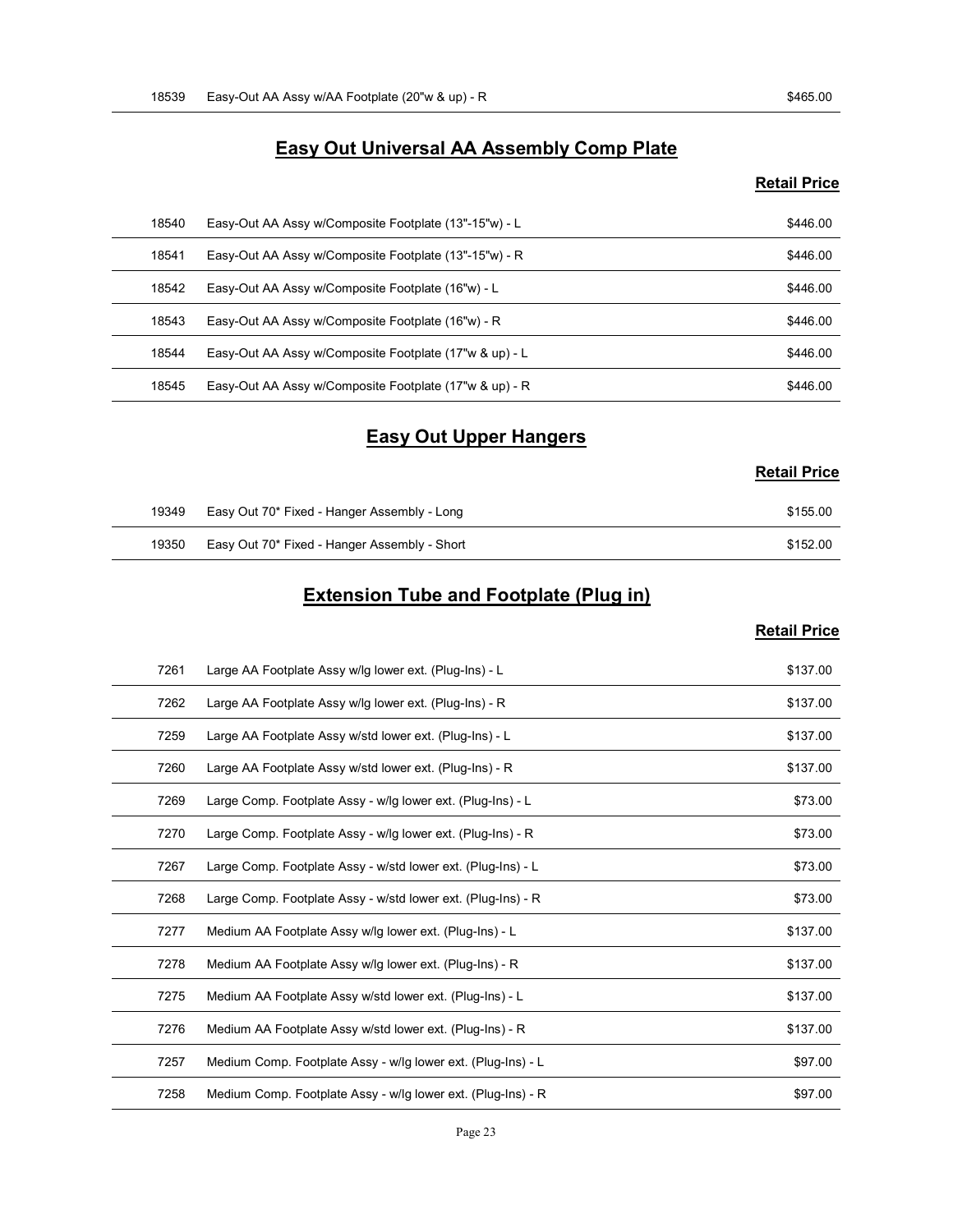| 7255 | Medium Comp. Footplate Assy - w/std lower ext. (Plug-Ins) - L | \$97.00             |
|------|---------------------------------------------------------------|---------------------|
| 7256 | Medium Comp. Footplate Assy - w/std lower ext. (Plug-Ins) - R | \$97.00             |
| 7265 | Oversize AA Footplate Assy w/lg lower ext. (Plug-Ins) - L     | \$137.00            |
| 7266 | Oversize AA Footplate Assy w/lg lower ext. (Plug-Ins) - R     | \$137.00            |
| 7263 | Oversize AA Footplate Assy w/std lower ext. (Plug-Ins) - L    | \$137.00            |
| 7264 | Oversize AA Footplate Assy w/std lower ext. (Plug-Ins) - R    | \$137.00            |
| 7273 | Small AA Footplate Assy w/lg lower ext. (Plug-Ins) - L        | \$137.00            |
| 7274 | Small AA Footplate Assy w/lg lower ext. (Plug-Ins) - R        | \$137.00            |
| 7271 | Small AA Footplate Assy w/std lower ext (Plug-Ins) - L        | \$137.00            |
| 7272 | Small AA Footplate Assy w/std lower ext. (Plug-Ins) - R       | \$137.00            |
| 7253 | Small Comp. Footplate Assy - w/lg lower ext. (Plug-Ins) - L   | \$96.00             |
| 7254 | Small Comp. Footplate Assy - w/lg lower ext. (Plug-Ins) - R   | \$96.00             |
| 7251 | Small Comp. Footplate Assy - w/std lower ext. (Plug-Ins) - L  | \$96.00             |
| 7252 | Small Comp. Footplate Assy - w/std lower ext. (Plug-Ins) - R  | \$96.00             |
| 8394 | X-Large AA Footplate Assy w/lg lower ext. (Plug-Ins) - L      | \$137.00            |
| 8395 | X-Large AA Footplate Assy w/lg lower ext. (Plug-Ins) - R      | \$137.00            |
| 8392 | X-Large AA Footplate Assy w/std lower ext. (Plug-Ins) - L     | \$137.00            |
| 8393 | X-Large AA Footplate Assy w/std lower ext. (Plug-Ins) - R     | \$137.00            |
|      |                                                               |                     |
|      | <b>Extension Tube and Footplate (Swing away)</b>              |                     |
|      |                                                               | <b>Retail Price</b> |
| 6919 | Large AA Footplate Assy w/lg lower ext. - L                   | \$137.00            |
| 6920 | Large AA Footplate Assy w/lg lower ext. - R                   | \$137.00            |
| 6917 | Large AA Footplate Assy w/std lower ext. - L                  | \$137.00            |
| 6918 | Large AA Footplate Assy w/std lower ext. - R                  | \$137.00            |
| 6906 | Large Comp. Footplate Assy - w/lg lower ext. - L              | \$73.00             |
| 6904 | Large Comp. Footplate Assy - w/std lower ext. - L             | \$73.00             |

## Extension Tube and Footplate (Swing away)

| 7251 |                                                              |                     |
|------|--------------------------------------------------------------|---------------------|
|      | Small Comp. Footplate Assy - w/std lower ext. (Plug-Ins) - L | \$96.00             |
| 7252 | Small Comp. Footplate Assy - w/std lower ext. (Plug-Ins) - R | \$96.00             |
| 8394 | X-Large AA Footplate Assy w/lg lower ext. (Plug-Ins) - L     | \$137.00            |
| 8395 | X-Large AA Footplate Assy w/lg lower ext. (Plug-Ins) - R     | \$137.00            |
| 8392 | X-Large AA Footplate Assy w/std lower ext. (Plug-Ins) - L    | \$137.00            |
| 8393 | X-Large AA Footplate Assy w/std lower ext. (Plug-Ins) - R    | \$137.00            |
|      | <b>Extension Tube and Footplate (Swing away)</b>             | <b>Retail Price</b> |
| 6919 | Large AA Footplate Assy w/lg lower ext. - L                  | \$137.00            |
| 6920 | Large AA Footplate Assy w/lg lower ext. - R                  | \$137.00            |
| 6917 | Large AA Footplate Assy w/std lower ext. - L                 | \$137.00            |
| 6918 | Large AA Footplate Assy w/std lower ext. - R                 | \$137.00            |
| 6906 | Large Comp. Footplate Assy - w/lg lower ext. - L             | \$73.00             |
|      |                                                              | \$73.00             |
| 6904 | Large Comp. Footplate Assy - w/std lower ext. - L            |                     |
| 6905 | Large Comp. Footplate Assy - w/std lower ext. - R            | \$73.00             |
| 6907 | Large Comp. Footplate Assy - wig lower ext. - R              | \$73.00             |
| 6915 | Medium AA Footplate Assy w/lg lower ext. - L                 | \$137.00            |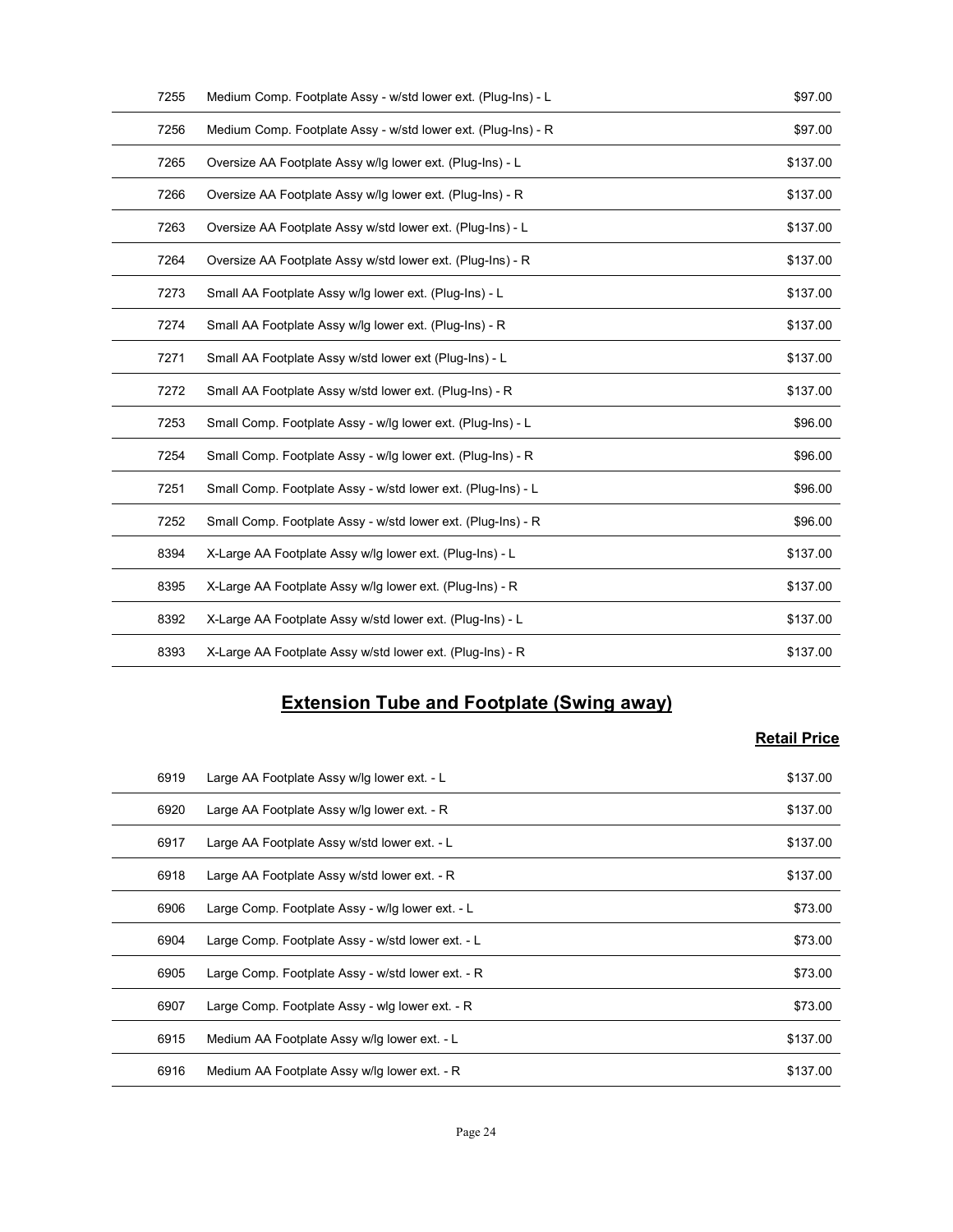| 6913  | Medium AA Footplate Assy w/std lower ext. - L      | \$137.00            |
|-------|----------------------------------------------------|---------------------|
| 6914  | Medium AA Footplate Assy w/std lower ext. - R      | \$137.00            |
| 6902  | Medium Comp. Footplate Assy - w/lg lower ext. - L  | \$97.00             |
| 6903  | Medium Comp. Footplate Assy - w/lg lower ext. - R  | \$97.00             |
| 6900  | Medium Comp. Footplate Assy - w/std lower ext. - L | \$97.00             |
| 6901  | Medium Comp. Footplate Assy - w/std lower ext. - R | \$97.00             |
| 6923  | Oversize AA Footplate Assy w/lg lower ext. - L     | \$137.00            |
| 6924  | Oversize AA Footplate Assy w/lg lower ext. - R     | \$137.00            |
| 6921  | Oversize AA Footplate Assy w/std lower ext. - L    | \$137.00            |
| 6922  | Oversize AA Footplate Assy w/std lower ext. - R    | \$137.00            |
| 6898  | Small Comp. Footplate Assy - w/lg lower ext. - L   | \$96.00             |
| 6899  | Small Comp. Footplate Assy - w/lg lower ext. - R   | \$96.00             |
| 6896  | Small Comp. Footplate Assy - w/std lower ext. - L  | \$96.00             |
| 6897  | Small Comp. Footplate Assy - w/std lower ext. - R  | \$96.00             |
| 8390  | X-Large AA Footplate Assy w/lg lower ext. - L      | \$137.00            |
| 8391  | X-Large AA Footplate Assy w/lg lower ext. - R      | \$137.00            |
| 8388  | X-Large AA Footplate Assy w/std lower ext. - L     | \$137.00            |
| 8389  | X-Large AA Footplate Assy w/std lower ext. - R     | \$137.00            |
|       |                                                    |                     |
|       | <b>Extension Tubes</b>                             |                     |
|       |                                                    | <b>Retail Price</b> |
| 18485 | Extension Tube - Easy Out (18"-24")                | \$50.00             |
| 18454 | Extension Tube - Easy-Out (14"-18")                | \$43.00             |
| 18022 | Extension Tube - PI (Round)(13"-17")               | \$34.00             |
| 18021 | Extension Tube - PI (Round)(15"-19")               | \$34.00             |
| 3753  | Extension Tube - PI (Round-Solid)(13"-17")         | \$78.00             |
| 3754  | Extension Tube - PL (Round-Solid)(15"-19")         | \$99.00             |

#### **Extension Tubes**

| 6896  | Small Comp. Footplate Assy - w/std lower ext. - L | \$96.00             |
|-------|---------------------------------------------------|---------------------|
| 6897  | Small Comp. Footplate Assy - w/std lower ext. - R | \$96.00             |
| 8390  | X-Large AA Footplate Assy w/lg lower ext. - L     | \$137.00            |
| 8391  | X-Large AA Footplate Assy w/lg lower ext. - R     | \$137.00            |
| 8388  | X-Large AA Footplate Assy w/std lower ext. - L    | \$137.00            |
| 8389  | X-Large AA Footplate Assy w/std lower ext. - R    | \$137.00            |
|       | <b>Extension Tubes</b>                            |                     |
|       |                                                   |                     |
|       |                                                   | <b>Retail Price</b> |
| 18485 | Extension Tube - Easy Out (18"-24")               | \$50.00             |
| 18454 | Extension Tube - Easy-Out (14"-18")               | \$43.00             |
| 18022 | Extension Tube - PI (Round)(13"-17")              | \$34.00             |
|       | Extension Tube - PI (Round)(15"-19")              | \$34.00             |
| 18021 |                                                   |                     |
| 3753  | Extension Tube - PI (Round-Solid)(13"-17")        | \$78.00             |
| 3754  | Extension Tube - PI (Round-Solid)(15"-19")        | \$99.00             |
| 19461 | Extension Tube - SA (Channeled)(13"-17")          | \$47.00             |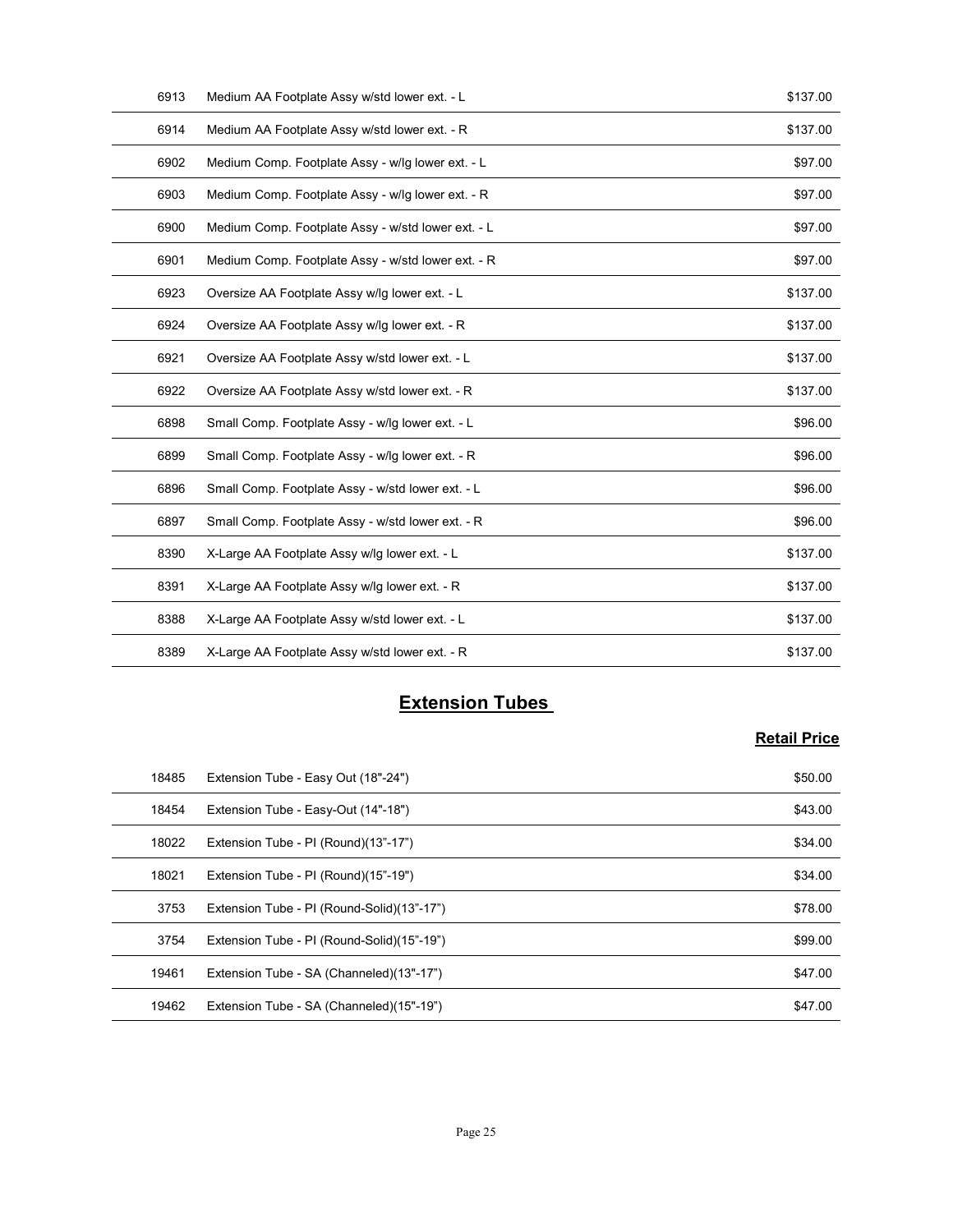#### Footplate - Angle Adjustable

#### Retail Price

|       | Footplate - Angle Adjustable                         |                     |
|-------|------------------------------------------------------|---------------------|
|       |                                                      | <b>Retail Price</b> |
| 17947 | Footplate - Angle Adjustable - Extra Large 18"-19"   | \$53.00             |
| 17946 | Footplate - Angle Adjustable - Large 16"-17"         | \$53.00             |
| 18725 | Footplate - Angle Adjustable - Medium 14"-15"        | \$53.00             |
| 17948 | Footplate - Angle Adjustable - Oversized 20" & above | \$53.00             |
|       | Footplate - Composite                                |                     |
|       |                                                      | <b>Retail Price</b> |
| 19687 | Footplate - Composite - Long                         | \$40.00             |
| 5969  | Footplate - Composite - Medium 16"                   | \$40.00             |
|       | 5968 Footplate - Composite - Short 13"-15"           | \$40.00             |
|       | <b>Footplate - One Piece</b>                         |                     |
|       |                                                      | <b>Retail Price</b> |
|       | Footplate - One Piece (PI footrests)                 | \$454.00            |
| 3161  |                                                      |                     |

#### Footplate - Composite

#### Retail Price

| 18725 | Footplate - Angle Adjustable - Medium 14"-15"        | \$53.00             |
|-------|------------------------------------------------------|---------------------|
| 17948 | Footplate - Angle Adjustable - Oversized 20" & above | \$53.00             |
|       | <b>Footplate - Composite</b>                         |                     |
|       |                                                      | <b>Retail Price</b> |
| 19687 | Footplate - Composite - Long                         | \$40.00             |
| 5969  | Footplate - Composite - Medium 16"                   | \$40.00             |
| 5968  | Footplate - Composite - Short 13"-15"                | \$40.00             |
|       | <b>Footplate - One Piece</b>                         |                     |
|       |                                                      | <b>Retail Price</b> |
| 3161  | Footplate - One Piece (PI footrests)                 | \$454.00            |
| 3162  | Footplate - One Piece (SA footrests)                 | \$454.00            |
|       | <b>Front Rigging Components</b>                      |                     |
|       |                                                      | <b>Retail Price</b> |

#### Footplate - One Piece

#### Retail Price

| 3161 | Footplate - One Piece (PI footrests) | \$454.00 |
|------|--------------------------------------|----------|
| 3162 | Footplate - One Piece (SA footrests) | \$454.00 |

#### Front Rigging Components

|       |                                                         | <b>Retail Price</b> |
|-------|---------------------------------------------------------|---------------------|
| 19687 | Footplate - Composite - Long                            | \$40.00             |
| 5969  | Footplate - Composite - Medium 16"                      | \$40.00             |
| 5968  | Footplate - Composite - Short 13"-15"                   | \$40.00             |
|       | <b>Footplate - One Piece</b>                            |                     |
|       |                                                         | <b>Retail Price</b> |
| 3161  | Footplate - One Piece (PI footrests)                    | \$454.00            |
| 3162  | Footplate - One Piece (SA footrests)                    | \$454.00            |
|       | <b>Front Rigging Components</b>                         |                     |
|       |                                                         | <b>Retail Price</b> |
| 1390  | 1/4-20(2B) Thick - Nylon Locknut - Black Zinc           | \$3.00              |
| 17919 | 5/16-18(3A) x 2-1/2" with Shank CBHCS - Black Magni 575 | \$3.00              |
| 18698 | 5/16-18(3A) x 3/4" Soft Point Set Screw - Black Zinc    | \$5.00              |
| 8445  | AA Interlocking Plate Assembly - Large                  | \$66.00             |
| 8444  | AA Interlocking Plate Assembly - Small                  | \$66.00             |
| 16330 | Calf Pad - Bariatric (25" & wider)(ea)                  | \$777.00            |
| 16443 | Calf Pad Assembly - Large (16"w & up)                   | \$39.00             |
| 9225  | Calf Pad Assembly - Small (12"w-15"w)                   | \$18.00             |
| 19722 | Calf Pad Hanger Assembly - L                            | \$32.00             |
| 19723 | Calf Pad Hanger Assembly - R                            | \$32.00             |
| 17874 | Calf Pad Mounting Bracket                               | \$9.00              |
|       |                                                         |                     |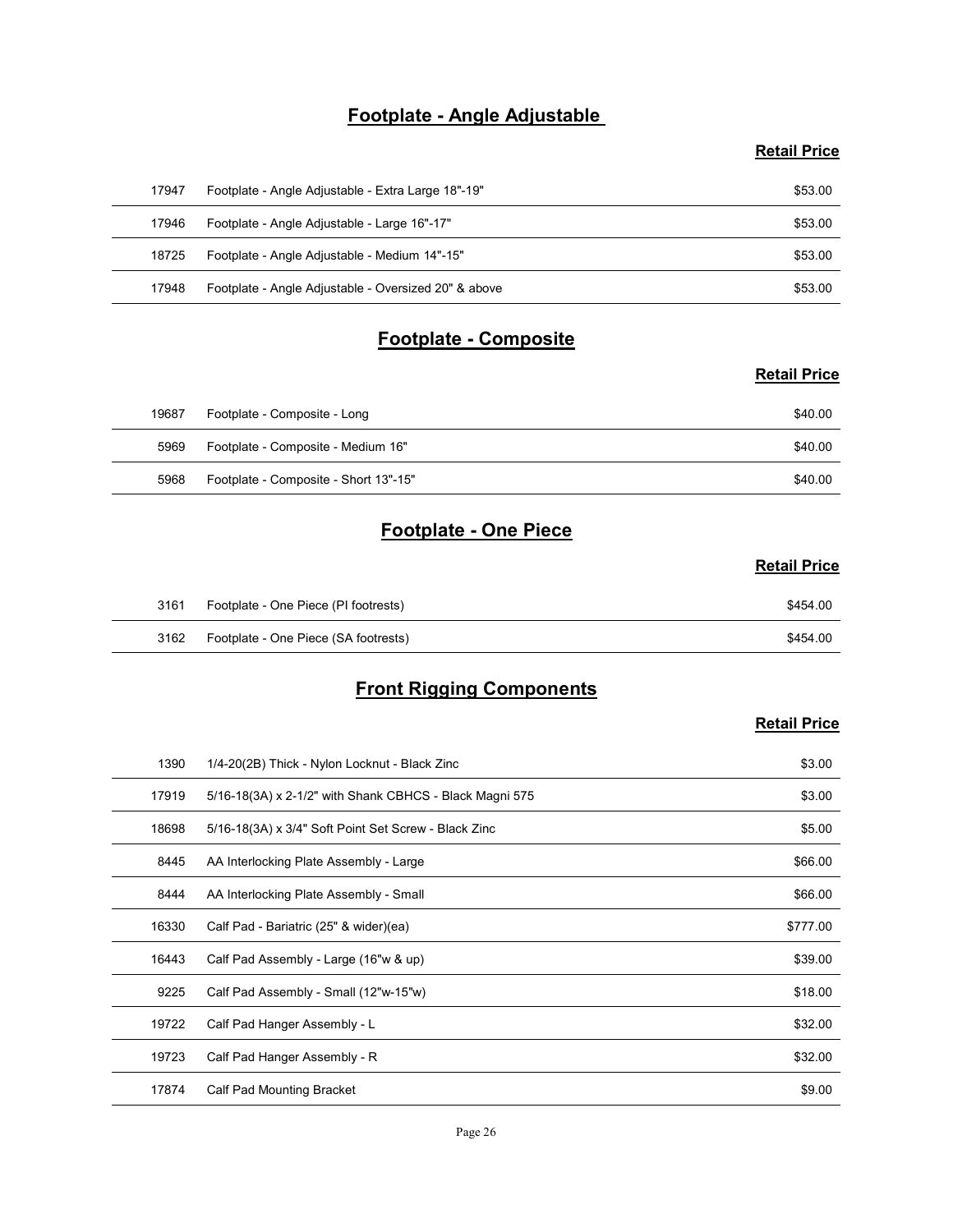| 16748 | Clamp for Angle Adjustable Footplate                               | \$40.00             |
|-------|--------------------------------------------------------------------|---------------------|
| 19451 | Easy-Out - Calf Pad - Assembly - Left                              | \$177.00            |
| 19452 | Easy-Out - Calf Pad - Assembly - Right                             | \$177.00            |
| 18527 | Easy-Out Gel Knee Pad - Assembly w/Hardware (PR)                   | \$174.00            |
| 2171  | Footrest plug for Plug in                                          | \$15.00             |
| 18189 | Front Rigging Offset Receiver - L                                  | \$49.00             |
| 18188 | Front Rigging Offset Receiver - R                                  | \$49.00             |
| 9325  | Gel Knee Protectors for ELRs (PR)                                  | \$130.00            |
| 9691  | Gel Padding for SA 70* (PR)                                        | \$134.00            |
| 16761 | Hanger Pivot Pin                                                   | \$34.00             |
| 10590 | Heel Loop Adjustable Length                                        | \$36.00             |
| 19521 | Knuckle for Angle Adjustable Footplate                             | \$36.00             |
| 3746  | Miller's Spring Loaded Footrest Mount - Pair (Plug-in's)           | \$560.00            |
| 8110  | Miller's Spring Loaded Mount - Pair (Swing Away) (add 18624)       | \$560.00            |
| 18624 | Miller's Spring Loaded Mount Adaptor - Pair (Swing Away)(add 8110) | \$248.00            |
| 9274  | PDG Swing Away Front Rigging Latch ASSY - L                        | \$54.00             |
| 9273  | PDG Swing Away Front Rigging Latch ASSY - R                        | \$54.00             |
|       | <b>Plug in Upper Hangers</b>                                       |                     |
|       |                                                                    | <b>Retail Price</b> |
| 7286  |                                                                    | \$116.00            |
|       | Plug In 70 Deg Upper Assy (EA)                                     |                     |
|       | Swing Away 60* Assemby AA Plate                                    |                     |
|       |                                                                    | <b>Retail Price</b> |
| 13712 | PDG SA 60° Assy w/AA Footplate (14"-15"w) - L                      | \$254.00            |
| 13713 | PDG SA 60° Assy w/AA Footplate (14"-15"w) - R                      | \$254.00            |
| 13714 | PDG SA 60° Assy w/AA Footplate (16"-17"w) - L                      | \$254.00            |
| 13715 | PDG SA 60° Assy w/AA Footplate (16"-17"w) - R                      | \$25400             |

#### **Plug in Upper Hangers**

#### Retail Price

#### Swing Away 60\* Assemby AA Plate

| 8110  | Miller's Spring Loaded Mount - Pair (Swing Away) (add 18624)       | \$560.00            |
|-------|--------------------------------------------------------------------|---------------------|
| 18624 | Miller's Spring Loaded Mount Adaptor - Pair (Swing Away)(add 8110) | \$248.00            |
| 9274  | PDG Swing Away Front Rigging Latch ASSY - L                        | \$54.00             |
| 9273  | PDG Swing Away Front Rigging Latch ASSY - R                        | \$54.00             |
|       | <b>Plug in Upper Hangers</b>                                       |                     |
|       |                                                                    | <b>Retail Price</b> |
| 7286  | Plug In 70 Deg Upper Assy (EA)                                     | \$116.00            |
|       | <b>Swing Away 60* Assemby AA Plate</b>                             |                     |
|       |                                                                    | <b>Retail Price</b> |
| 13712 | PDG SA 60° Assy w/AA Footplate (14"-15"w) - L                      | \$254.00            |
| 13713 | PDG SA 60° Assy w/AA Footplate (14"-15"w) - R                      | \$254.00            |
| 13714 | PDG SA 60° Assy w/AA Footplate (16"-17"w) - L                      | \$254.00            |
| 13715 | PDG SA 60° Assy w/AA Footplate (16"-17"w) - R                      | \$254.00            |
| 13716 | PDG SA 60° Assy w/AA Footplate (18"-19"w) - L                      | \$254.00            |
| 13717 | PDG SA 60° Assy w/AA Footplate (18"-19"w) - R                      | \$254.00            |
| 13718 | PDG SA 60° Assy w/AA Footplate (20"w & up) - L                     | \$254.00            |
| 13719 | PDG SA 60° Assy w/AA Footplate (20"w & up) - R                     | \$254.00            |
|       | Page 27                                                            |                     |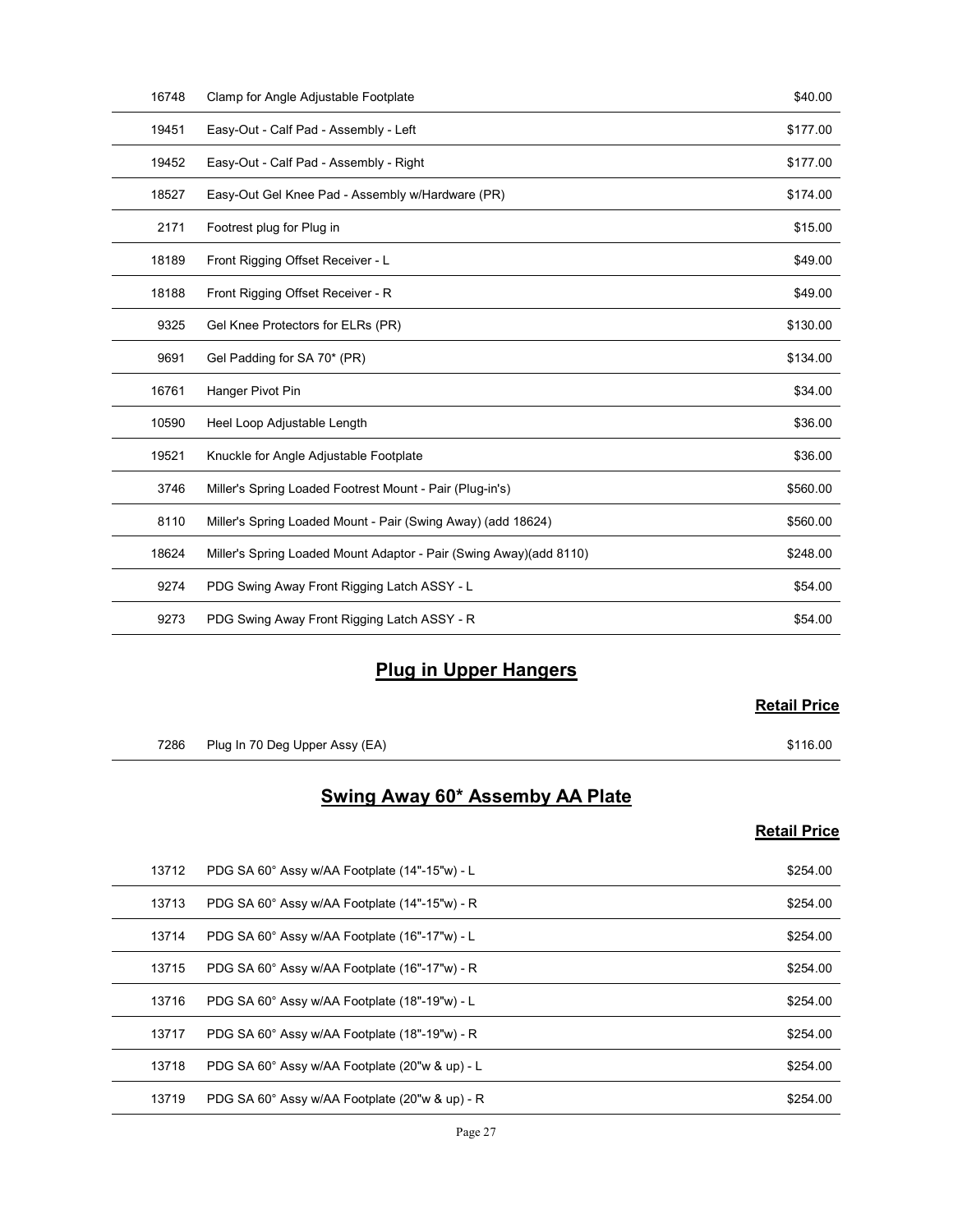#### Swing Away 60\* Assemby Comp Plate

#### Retail Price

|       | <b>Swing Away 60* Assemby Comp Plate</b>                                   |                     |
|-------|----------------------------------------------------------------------------|---------------------|
|       |                                                                            | <b>Retail Price</b> |
| 13720 | PDG SA 60° Assy w/Composite Footplate (13"-15"w) - L                       | \$182.00            |
| 13721 | PDG SA 60° Assy w/Composite Footplate (13"-15"w) - R                       | \$182.00            |
| 13722 | PDG SA 60° Assy w/Composite Footplate (16"w) - L                           | \$182.00            |
| 13723 | PDG SA 60° Assy w/Composite Footplate (16"w) - R                           | \$182.00            |
| 13724 | PDG SA 60° Assy w/Composite Footplate (17"w & up) - L                      | \$182.00            |
| 13725 | PDG SA 60° Assy w/Composite Footplate (17"w & up) - R                      | \$182.00            |
|       | Swing Away 70* Assemby AA Plate                                            |                     |
|       |                                                                            | <b>Retail Price</b> |
| 13696 | PDG SA 70° Assy w/AA Footplate (14"-15"w) - L                              | \$254.00            |
| 13697 | PDG SA 70° Assy w/AA Footplate (14"-15"w) - R                              | \$254.00            |
| 13698 | PDG SA 70° Assy w/AA Footplate (16"-17"w) - L                              | \$254.00            |
| 13699 | PDG SA 70° Assy w/AA Footplate (16"-17"w) - R                              | \$254.00            |
| 13700 | PDG SA 70° Assy w/AA Footplate (18"-19"w) - L                              | \$254.00            |
| 13701 | $P\cap G$ SA $70^\circ$ Assy $w/\Delta\Delta$ Footplate (18"-19" $w$ ) - R | \$254.00            |

#### Swing Away 70\* Assemby AA Plate

#### Retail Price

| 13720 | PDG SA 60° Assy w/Composite Footplate (13"-15"w) - L  | \$182.00            |
|-------|-------------------------------------------------------|---------------------|
| 13721 | PDG SA 60° Assy w/Composite Footplate (13"-15"w) - R  | \$182.00            |
| 13722 | PDG SA 60° Assy w/Composite Footplate (16"w) - L      | \$182.00            |
| 13723 | PDG SA 60° Assy w/Composite Footplate (16"w) - R      | \$182.00            |
| 13724 | PDG SA 60° Assy w/Composite Footplate (17"w & up) - L | \$182.00            |
| 13725 | PDG SA 60° Assy w/Composite Footplate (17"w & up) - R | \$182.00            |
|       | <b>Swing Away 70* Assemby AA Plate</b>                |                     |
|       |                                                       | <b>Retail Price</b> |
| 13696 | PDG SA 70° Assy w/AA Footplate (14"-15"w) - L         | \$254.00            |
| 13697 | PDG SA 70° Assy w/AA Footplate (14"-15"w) - R         | \$254.00            |
| 13698 | PDG SA 70° Assy w/AA Footplate (16"-17"w) - L         | \$254.00            |
| 13699 | PDG SA 70° Assy w/AA Footplate (16"-17"w) - R         | \$254.00            |
| 13700 | PDG SA 70° Assy w/AA Footplate (18"-19"w) - L         | \$254.00            |
| 13701 | PDG SA 70° Assy w/AA Footplate (18"-19"w) - R         | \$254.00            |
| 13702 | PDG SA 70° Assy w/AA Footplate (20"w & up) - L        | \$254.00            |
| 13703 | PDG SA 70° Assy w/AA Footplate (20"w & up) - R        | \$254.00            |
|       | <b>Swing Away 70* Assemby Comp Plate</b>              |                     |
|       |                                                       | <b>Retail Price</b> |
| 13704 | PDG SA 70° Assy w/Composite Footplate (13"-15"w) - L  | \$182.00            |
| 13705 | PDG SA 70° Assy w/Composite Footplate (13"-15"w) - R  | \$182.00            |
| 13706 | PDG SA 70° Assy w/Composite Footplate (16"w) - L      | \$182.00            |
| 13707 | PDG SA 70° Assy w/Composite Footplate (16"w) - R      | \$182.00            |
| 13708 | PDG SA 70° Assy w/Composite Footplate (17"w & up) - L | \$182.00            |
|       |                                                       |                     |

#### Swing Away 70\* Assemby Comp Plate

| 13699 | PDG SA 70° Assy w/AA Footplate (16"-17"w) - R         | \$254.00            |
|-------|-------------------------------------------------------|---------------------|
| 13700 | PDG SA 70° Assy w/AA Footplate (18"-19"w) - L         | \$254.00            |
| 13701 | PDG SA 70° Assy w/AA Footplate (18"-19"w) - R         | \$254.00            |
| 13702 | PDG SA 70° Assy w/AA Footplate (20"w & up) - L        | \$254.00            |
| 13703 | PDG SA 70° Assy w/AA Footplate (20"w & up) - R        | \$254.00            |
|       |                                                       |                     |
|       | <b>Swing Away 70* Assemby Comp Plate</b>              | <b>Retail Price</b> |
| 13704 | PDG SA 70° Assy w/Composite Footplate (13"-15"w) - L  | \$182.00            |
| 13705 | PDG SA 70° Assy w/Composite Footplate (13"-15"w) - R  | \$182.00            |
| 13706 | PDG SA 70° Assy w/Composite Footplate (16"w) - L      | \$182.00            |
| 13707 | PDG SA 70° Assy w/Composite Footplate (16"w) - R      | \$182.00            |
| 13708 | PDG SA 70° Assy w/Composite Footplate (17"w & up) - L | \$182.00            |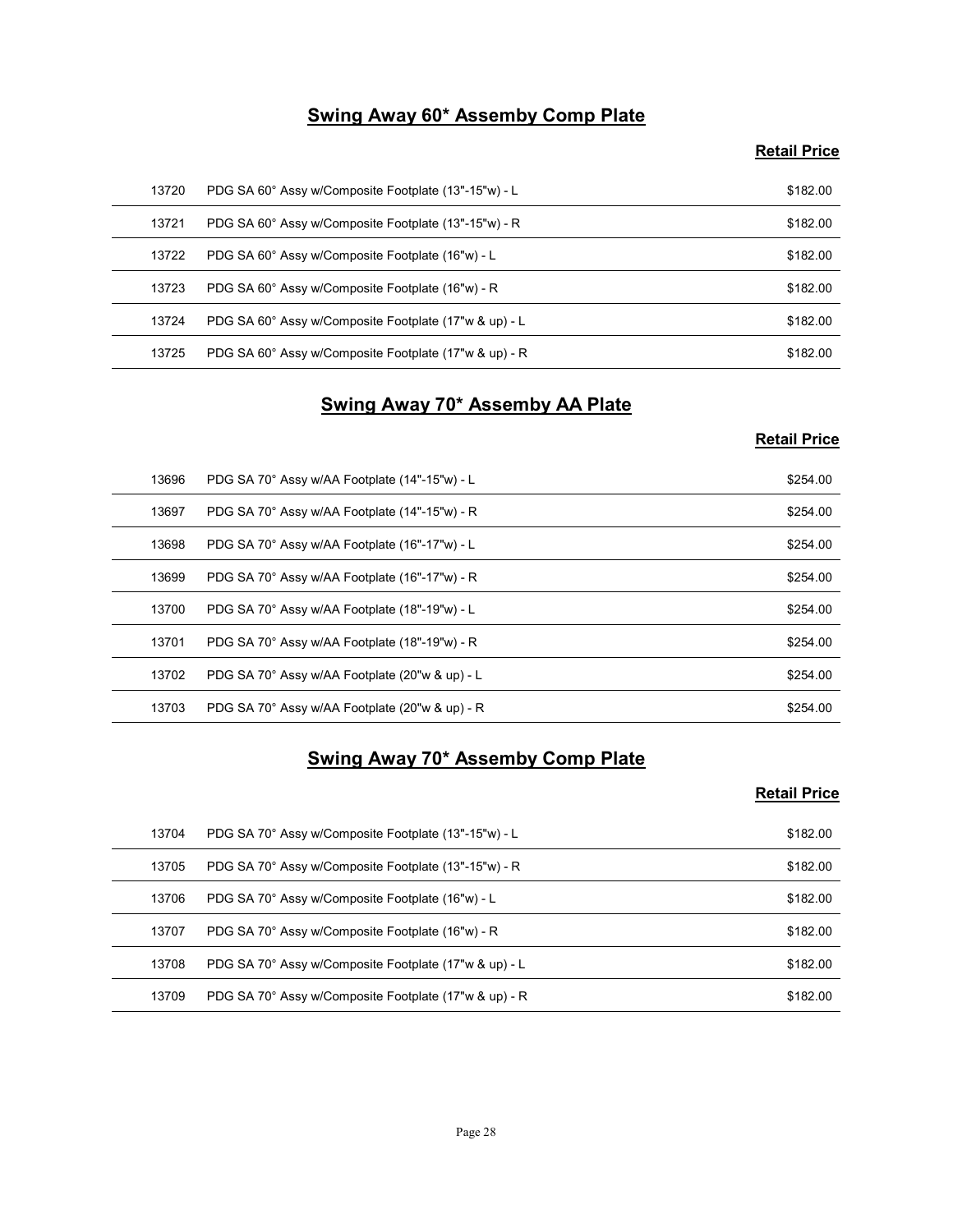#### **Swing Away Adapter**

#### Retail Price

|       | <b>Swing Away Adapter</b>                               |                     |
|-------|---------------------------------------------------------|---------------------|
|       |                                                         | <b>Retail Price</b> |
| 2642  | B/S SA front rigging adapter (Square) w/ sector block-L | \$117.00            |
| 2645  | B/S SA front rigging adapter (Square) w/ sector block-R | \$117.00            |
| 18034 | Sector Block Assembly - L                               | \$26.00             |
| 18035 | Sector Block Assembly - R                               | \$26.00             |
|       | <b>Swing Away ELR Assembly AA Plate</b>                 |                     |
|       |                                                         | <b>Retail Price</b> |
| 13777 | PDG SA ELR Assy w/AA Footplate (14"-15"w) - L           | \$409.00            |
| 13778 | PDG SA ELR Assy w/AA Footplate (14"-15"w) - R           | \$409.00            |
| 13779 | PDG SA ELR Assy w/AA Footplate (16"-17"w) - L           | \$409.00            |
| 13780 | PDG SA FLR Assy $w/4A$ Footplate $(16" - 17"w) - R$     | \$409,00            |

#### Swing Away ELR Assembly AA Plate

#### Retail Price

|       | <b>Swing Away Adapter</b>                               |                     |
|-------|---------------------------------------------------------|---------------------|
|       |                                                         | <b>Retail Price</b> |
| 2642  | B/S SA front rigging adapter (Square) w/ sector block-L | \$117.00            |
| 2645  | B/S SA front rigging adapter (Square) w/ sector block-R | \$117.00            |
| 18034 | Sector Block Assembly - L                               | \$26.00             |
| 18035 | Sector Block Assembly - R                               | \$26.00             |
|       | <b>Swing Away ELR Assembly AA Plate</b>                 |                     |
|       |                                                         | <b>Retail Price</b> |
| 13777 | PDG SA ELR Assy w/AA Footplate (14"-15"w) - L           | \$409.00            |
| 13778 | PDG SA ELR Assy w/AA Footplate (14"-15"w) - R           | \$409.00            |
| 13779 | PDG SA ELR Assy w/AA Footplate (16"-17"w) - L           | \$409.00            |
| 13780 | PDG SA ELR Assy w/AA Footplate (16"-17"w) - R           | \$409.00            |
| 13781 | PDG SA ELR Assy w/AA Footplate (18"-19"w) - L           | \$409.00            |
| 13782 | PDG SA ELR Assy w/AA Footplate (18"-19"w) - R           | \$409.00            |
| 13783 | PDG SA ELR Assy w/AA Footplate (20"w & up) - L          | \$409.00            |
| 13784 | PDG SA ELR Assy w/AA Footplate (20"w & up) - R          | \$409.00            |
|       | <b>Swing Away ELR Assembly Comp Plate</b>               |                     |
|       |                                                         | <b>Retail Price</b> |
| 13785 | PDG SA ELR Assy w/Composite Footplate (13"-15"w) - L    | \$338.00            |
| 13786 | PDG SA ELR Assy w/Composite Footplate (13"-15"w) - R    | \$338.00            |
| 13787 | PDG SA ELR Assy w/Composite Footplate (16"w) - L        | \$338.00            |
| 13788 | PDG SA ELR Assy w/Composite Footplate (16"w) - R        | \$338.00            |
| 13789 | PDG SA ELR Assy w/Composite Footplate (17"w & up) - L   | \$338.00            |
| 13790 | PDG SA ELR Assy w/Composite Footplate (17"w & up) - R   | \$338.00            |

#### Swing Away ELR Assembly Comp Plate

#### Retail Price

| 13780 | PDG SA ELR Assy w/AA Footplate (16"-17"w) - R         | \$409.00            |
|-------|-------------------------------------------------------|---------------------|
| 13781 | PDG SA ELR Assy w/AA Footplate (18"-19"w) - L         | \$409.00            |
| 13782 | PDG SA ELR Assy w/AA Footplate (18"-19"w) - R         | \$409.00            |
| 13783 | PDG SA ELR Assy w/AA Footplate (20"w & up) - L        | \$409.00            |
| 13784 | PDG SA ELR Assy w/AA Footplate (20"w & up) - R        | \$409.00            |
|       | <b>Swing Away ELR Assembly Comp Plate</b>             |                     |
|       |                                                       | <b>Retail Price</b> |
| 13785 | PDG SA ELR Assy w/Composite Footplate (13"-15"w) - L  | \$338.00            |
| 13786 | PDG SA ELR Assy w/Composite Footplate (13"-15"w) - R  | \$338.00            |
| 13787 | PDG SA ELR Assy w/Composite Footplate (16"w) - L      | \$338.00            |
| 13788 | PDG SA ELR Assy w/Composite Footplate (16"w) - R      | \$338.00            |
| 13789 | PDG SA ELR Assy w/Composite Footplate (17"w & up) - L | \$338.00            |
| 13790 | PDG SA ELR Assy w/Composite Footplate (17"w & up) - R | \$338.00            |
|       | <b>Swing Away Upper Hangers</b>                       |                     |
|       |                                                       | <b>Retail Price</b> |
|       |                                                       | \$112.00            |
| 10536 | PDG SA 60° Assy, Upper Hanger - L                     |                     |

#### **Swing Away Upper Hangers**

| 10536 | PDG SA 60° Assy, Upper Hanger - L | \$112.00 |
|-------|-----------------------------------|----------|
| 10537 | PDG SA 60° Assy, Upper Hanger - R | \$112.00 |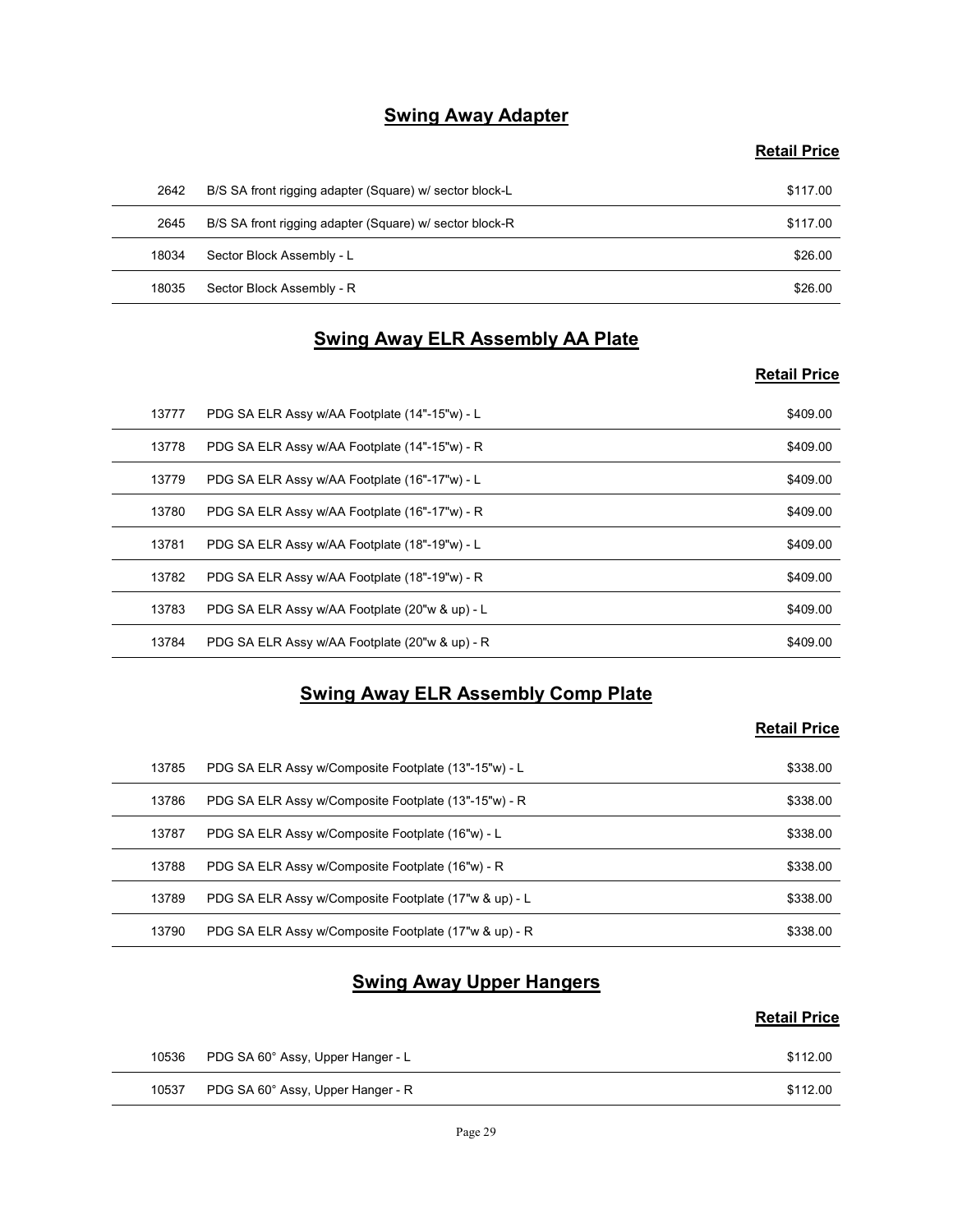| 7314 | PDG SA 70° Assy, Upper Hanger - L (inc 13387, 1391)  | \$117.00 |  |
|------|------------------------------------------------------|----------|--|
| 7315 | PDG SA 70° Assy, Upper Hanger - R (Inc #13387, 1391) | \$117.00 |  |
| 9095 | PDG SA ELR Assy, Upper Hanger - L                    | \$267.00 |  |